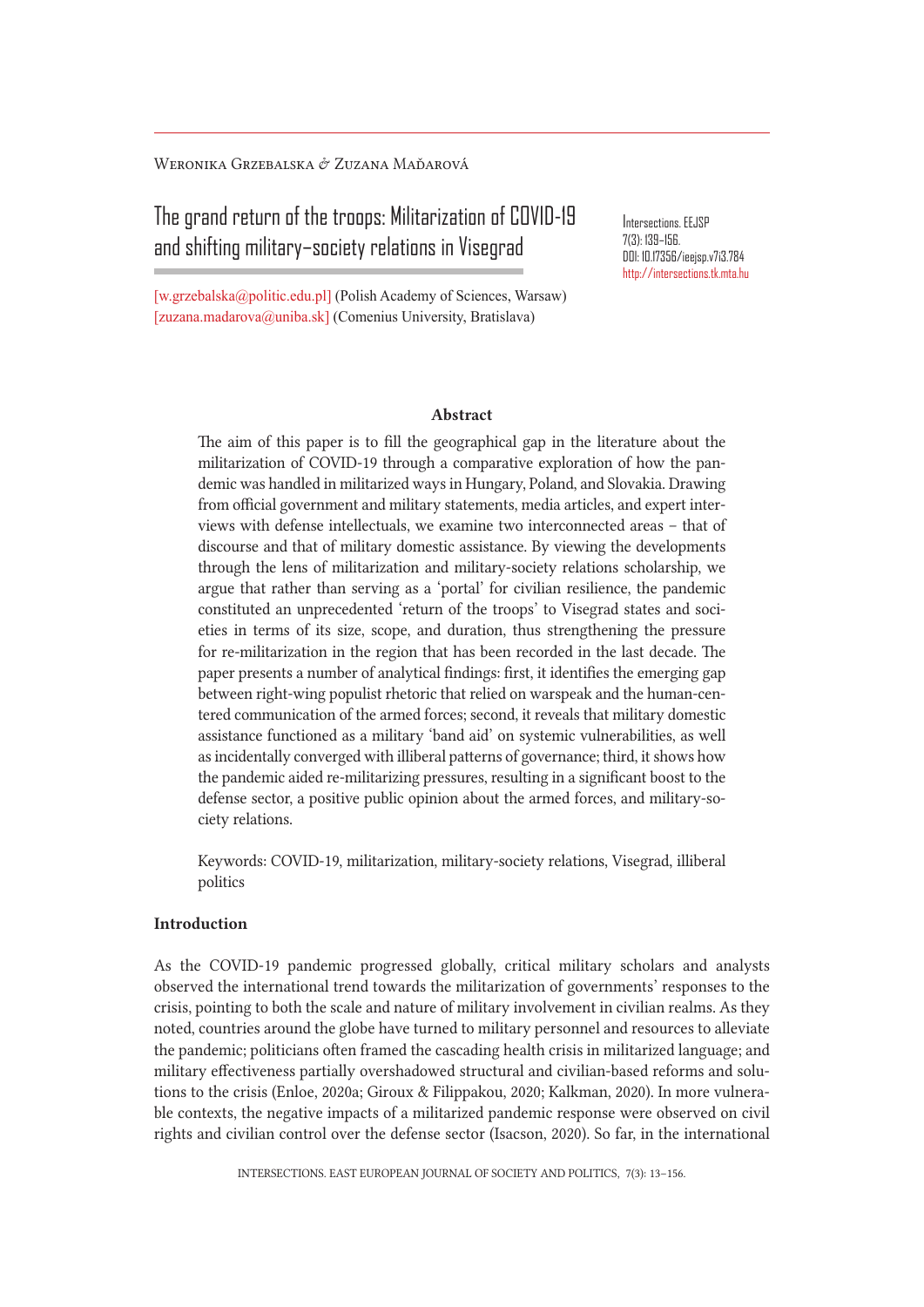analyses of the militarization of the pandemic, the perspective about and from Central Europa (CE) and Eastern Europe (CEE) has been missing, reflecting the general absence of critical military and security scholarship in the region. However, as this paper argues, the militarization of COVID-19 in CE has its own pressing significance and specificity.

In this region, the pandemic met states and societies in an 'interregnum' period marked by intensified external and internal pressure to increase their defense preparedness after decades of its deprioritization in line with post-Cold War trends of structural demilitarization. Although military domestic assistance is not unprecedented in the Visegrad region, the previous security challenges for which armies were engaged (e.g. Central European floods or international football championships) were not experienced by the entirety of society for a long period of time. Against this background, COVID-19 constituted a major, unprecedented crisis event for CE societies; one imbued with 'sufficient identity and coherence that the social collectivity recognizes [it] as discrete and important' (Berezin, 2012, p. 2). The pandemic also resulted in a 'militarization of everyday life' (Meyer & Visweswaran, 2016) that has not been recorded in the region since 1989 in this size, scope, and duration. In metaphorical terms, in pandemic-struck Visegrad, COVID-19 'became war, and the military became everything' (Brooks, 2016), with the health crisis being narrated in military terms, and the armed forces permeating the social realm in intensified ways, employed to 'fix' vulnerabilities generally addressed by civilian institutions.

The conceptual-theoretical background that undergirds this paper is the overlapping literature on military-society relations and militarization, understood as an increase in the 'penetration of social relations in general by military relations' (Shaw, 2013, p. 20). The aim of this paper is to fill in the regional gap in global literature on the militarization of COVID-19 through a comparative exploration of how the pandemic was handled in a militarized way in three Visegrad states: Hungary, Poland, and Slovakia. By applying a broader comparative perspective, understood as providing 'individual, structural, and cultural explanations for observed political phenomena' (Landman, 2000, p. 284), we identify similarities and differences in the developments in these countries. In order to explore how the military realm permeated the social one during the pandemic, we examined developments and published materials from the time of the first-announced COVID-19 cases in each country (February/ March) until the end of November 2020. The points of country comparison were: 'war' frames and metaphors in governmental and military discourse, as well as the scope and form of military deployment. Due to the scarcity of publicly available information, as well as the lack of scholarship on militarization in the region, the paper relies on a combination of secondary sources (official communication from state and military bodies, defense policy documents, and media coverage) and interviews with defense experts.<sup>1</sup>

Through the analysis of collected data, the argument presented is of an analytical nature: as a major crisis event affecting societies as a whole, the pandemic has constituted an unprecedented 'return of the troops' to Visegrad states and societies in terms of its size, scope, and duration, and this militarization of COVID-19 has strengthened pre-existing pressure for remilitarization in the region. The paper is structured as follows: the first section contextualizes military developments during the pandemic by discussing military-society relations in post-1989 CE to the present. Section two compares the militarization of COVID-19 in the three Visegrad states on the discursive level, showing how governing politicians tended to rely on

<sup>1</sup> A total of eight interviews were conducted between September and December 2020; the experts themselves asked for their anonymization.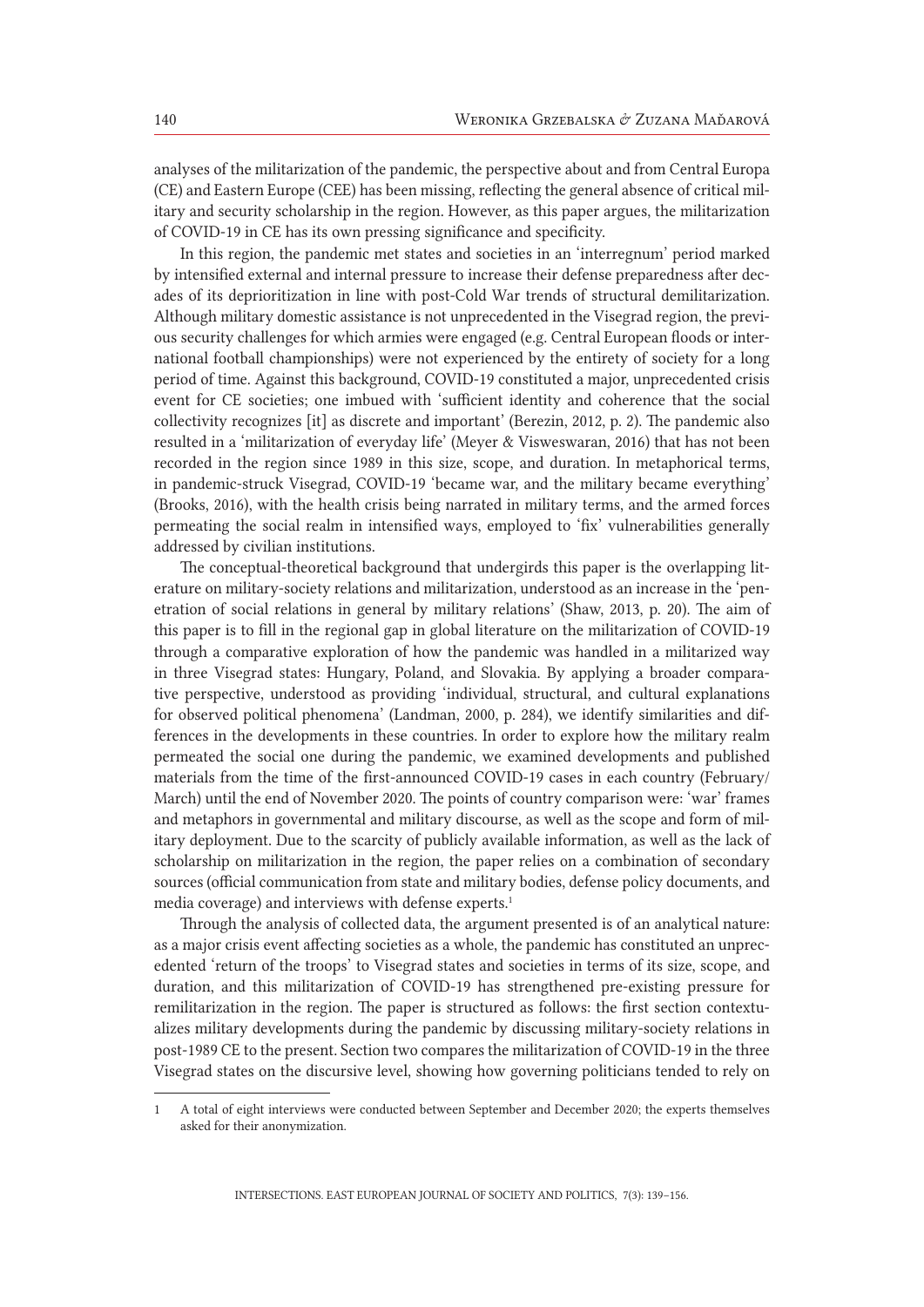warspeak, while the armed forces communicated in more professional and human-centered ways. Section three explores the nature of military domestic assistance in the three countries, showing how it functioned as a military 'band aid' for systemic vulnerabilities, and an incidental tool of illiberal 'regime defense.' The concluding section discusses the implications of COVID-19 for military-society relations in the region as liable to strengthen the regional trend to militarization.

# 1. Central Europe in flux: structural demilitarization and emerging remilitarization

From the perspective of military-society relations, the pandemic arrived in the three Visegrad states at a time of transition – a period of slowly progressing change in the armed forces, and their position in states and societies. This shift has been one from post-Cold War structural demilitarization towards limited and regionally diverse patterns of re-militarization. Military-society relations are broadly understood in this paper as the sphere of interactions between the military and the society from which it springs (Forster et al., 2003). Militarization, in turn, is conceptualized in a broad, analytical way, as a 'step-by-step process by which something becomes controlled by, dependent on, or derives its value from the military as an institution or militaristic criteria' (Enloe, 2000, p. 281). This section zooms in on those broader, structural processes of demilitarization and re-militarization that provide the context in which the 'return of the troops' to CE during the pandemic should be understood.

## *1.1 Structural demilitarization after the Cold War*

After 1989, scholars of militarism and military-society relations argued that a 'silent revolution' of demilitarization (Sheehan, 2008) had occurred in the region, with the waning of the classical militarism of the Cold-War era making way for a post-militarist model of military-society relations (Shaw, 1991; Forster et al., 2003). The post-militarist trend can be unpacked by identifying a number of common processes that occurred in post-1989 CE. First, the stable geopolitical environment after the fall of the Soviet Union, coupled with the accession of former Eastern bloc states to NATO and the EU, diminished the chance of a military conflict in Europe, yet raised novel global security risks to the forefront (Kuhlmann & Callaghan, 2000, p. 3). Second, this perception of weak military threats to national territory led to the de-prioritization of the military in favor of other areas of state reform and expenditure, especially in the context of the severe economic constraints of the early transition period. Consequently, armies in the region underwent cuts to their budgets, personnel, and bases. Third, CE armed forces embarked on a shift from a mass, conscript-based model towards the creation of smaller, flexible, expeditionary, and professional forces (Moskos et al., 2000). Fourth, following these reforms, CE societies became increasingly detached from their armies, with citizens' active participation in and direct interactions with military institutions becoming the exception rather than the norm, and the notion of (male) citizenship no longer contingent on military service. Finally, the transformation pushed armies to search for new sources of salience and legitimacy to justify their financial and social demands to the public, yet these efforts were uneven and met with some resistance across the region. Nevertheless, the 'old' roles of regime defense, nation building, and territorial defense have been significantly substituted by 'new' roles of military domestic assistance and military diplomacy (Forster et al., 2003). In the second decade of the twenty-first century, this steady and multi-faceted process of the demilitarization of CE states and societies has been disrupted by novel processes of militarization.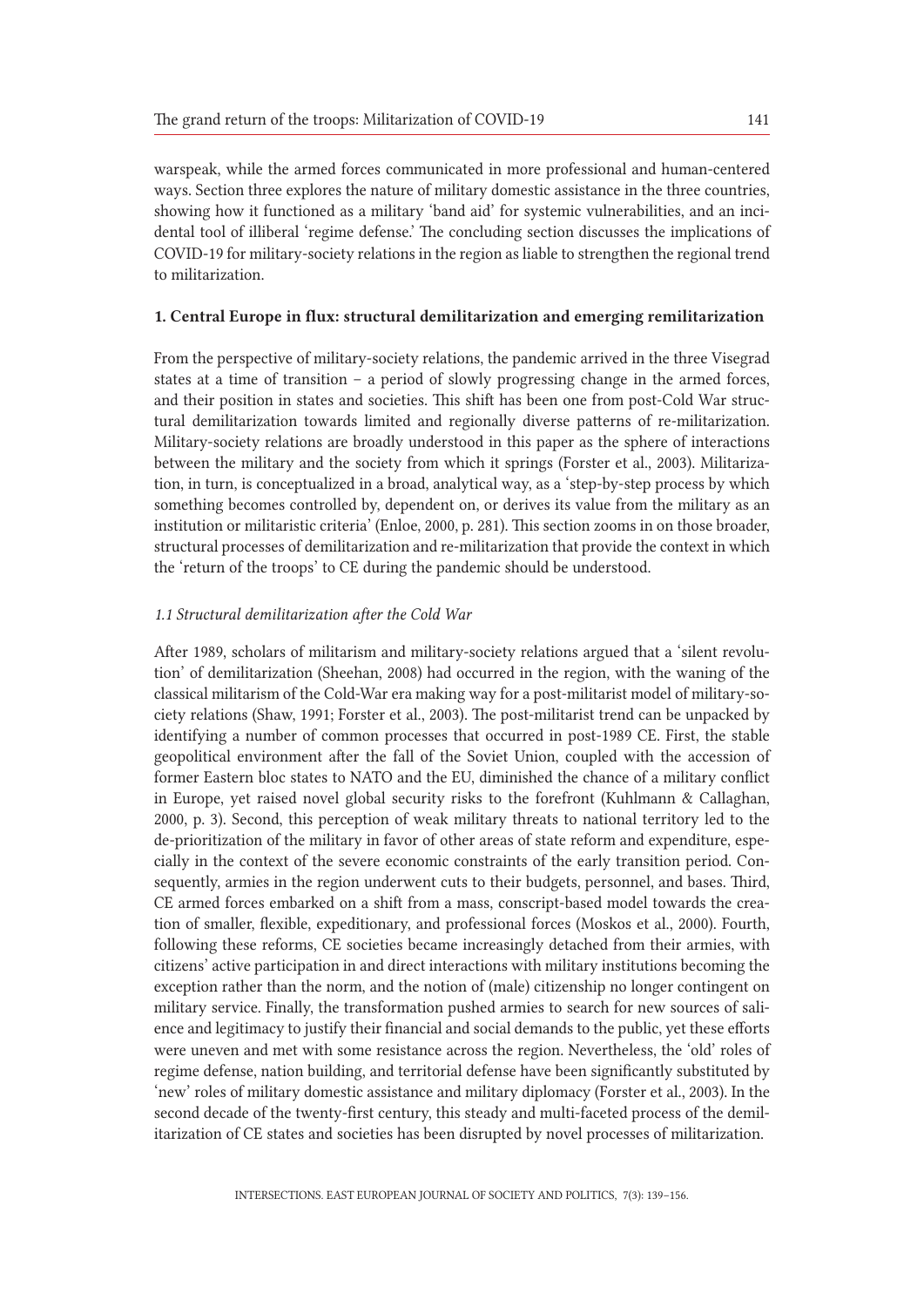#### *1.2 Patterns of militarization*

Analysts have explained the ongoing re-militarization in CE as a response to 'objective' geopolitical challenges (Dempsey, 2017), a correlate of democratic swerving (Bergmann & Cicarelli, 2020; Lopes da Silva, 2020), and a consequence of growing insecurities stemming from the crisis of globalized neoliberalism (Grzebalska, 2020b). No single explanation is sufficient, but rather it is a combination of these factors that translate into the current remilitarizing trend in the region.

Due to a number of novel security challenges in the region – the war in Donbas, mass migration, climate change, and resurgent terrorism – NATO's strategy for its eastern flank shifted. NATO's combat presence in the region increased, formal pledges by allied countries to raise defense spending to 2 percent of GDP and accelerate army modernization were made, along with a strong focus on increasing their own defense capabilities in line with Article 3 of the NATO treaty (Dempsey, 2017). After 2015, Global Militarization Index reports indicate an increase in militarization in CE – a significant rise in military spending, armaments programs, and military personnel (Mutschler, 2016; Mutschler & Bales, 2020). What are not captured by these reports are the revived efforts to bring societies closer to defense through programs promoting military skills, traditions, and careers. Rather than being purely a top-down process, regional militarization has also proceeded on the grassroots level, with a regional resurgence of paramilitary and vigilante activism (Kandrík, 2020).

Poland has seen the most intense development of militarization among the countries under analysis. Following the war in Ukraine, public opinion polls showed an increased perception of military threat in society (CBOS, 2018, p. 8), while the government increased defense spending and military modernization, and also formed a new volunteer Territorial Defense Forces (TDF), ultimately set to amount to 53,000 soldiers. The Ministry of Defense (MOD) undertook efforts to boost recruitment and military preparedness through increasing the number of military-type classes in public schools, financing shooting ranges, and increased support for and cooperation with paramilitary civil society organizations (Grzebalska, 2020a). In 2020, all these efforts were centralized under a new MOD-led bureau. In Hungary, increased militarization efforts have been recorded following the *Zrínyi 2026 Program* that includes both army buildup and modernization, as well as the popularization of defense careers and national-military traditions in society. In recent years, the country has recorded 'more emphasis on defense and military issues' (Interview HU1), signified by developments such as the voluntary Defense Cadet program in public schools and defense summer camps for youth, the introduction of defense-based education classes in high schools, the financing of shooting ranges and National Defense Sports Centers across the country, as well as plans to build up to ten new military high schools by 2030. Slovakia has seen the lowest level of defense preparations due to the lack of political consensus about defense and security policy (Ulrich, 2003). After 2015, the country increased its military expenditure and inventory acquisition (Mutschler, 2016), and a new military program for preparing students for army careers was opened in 2019 in a vocational school in Bernolákovo. In 2020, the new government declared its plans to 'create conditions to satisfy citizens' interest in military issues' (Government of the SR, 2020), and prepared a new defense strategy. Meanwhile, the country has seen the rise of Slovak Conscripts, an unregistered paramilitary organization with a far-right orientation. In this context, experts expect the Slovak Armed Forces (SAF) to engage more with schools and youth, and to organize more recruitment events and awareness-raising campaigns (Interview SK2).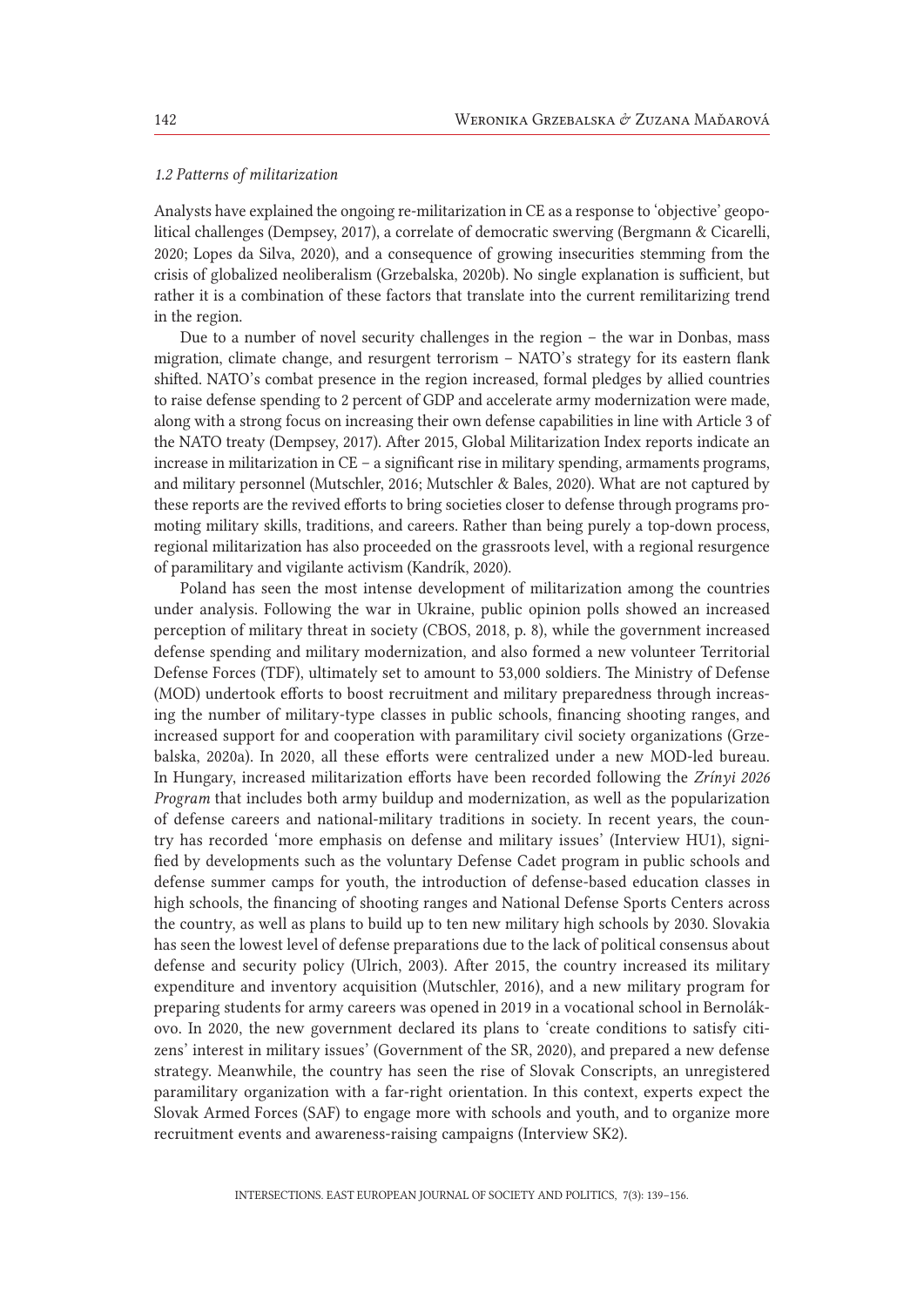Processes of militarization have been met by significant economic and societal barriers. In Hungary, militarizing efforts have been constrained by strong anti-militarist societal sentiment and a relatively low level of trust in the Hungarian Armed Forces (HAF) (52 per cent according to IRI, 2017) due to their 'doubtful political reliability' as an institution that 'lost every war between 1487 and 1991' (Dunay, 2003, p. 76). In Slovakia, the army enjoys a high and stable level of public trust (72 per cent, Hajdu & Klingová, 2020) as a potent symbol of independent statehood, yet societal 'interest in […] military or national security affairs is low' and marked by significant political polarization concerning defense policy (Ulrich, 2003). In Poland, cultural militarism has remained strong due to historical legacies of independence struggles, yet widely shared trust in NATO and a professional army as the guarantor of security has aided structural demilitarization, while the internal employment of the army during state socialism created long-lasting suspicion of military assistance in internal security matters (Latawski, 2003).

With this background, it is perhaps surprising how integral, visible, and uncontested military permeation into society has been during the pandemic throughout the region. In the next two sections, we explore the militarization of the pandemic in Visegrad by zooming in on discourse and military employment.

# 2. Government in full armor, and an army with a caring face? Discursive aspects of militarization

The pandemic was discussed by politicians and media within different frames, among them solidarity, science, and particularly, 'war' (Ellerich-Groppe et al., 2020; Enloe, 2020b; Maďarová, et al., 2020). This warspeak served numerous goals: managing uncertainty, justifying radical restrictions, and mobilizing social solidarity and public support for statesmen in times of the pandemic (Laucht and Jackson, 2020; Peckham, 2020). In Visegrad, politicians turned to martial metaphors, and military institutions and personnel became newly visible in the discursive space after years of public disinterest and a low level of knowledge about the actual activities of the armed forces in the region (Forster et al., 2003). Moreover, the military started to build up a 'human' and 'caring' face, partially enabled by the war-like rhetoric of politicians who construed the pandemic as a battlefield.

### *2.1 'Let's go to battle': Government communication during the pandemic*

The militarization of government communication could be traced on two levels – in the process of communication, and in metaphors and framing. In Poland and Hungary, government centralization of crisis communication came at the expense of transparency and pluralism. While in some European states politicians relied on expert virologists and non-government institutions to help inform the public about the situation, in Poland, crisis communication was almost exclusively undertaken by government officials (Interview PL1). An advisory Medical Committee to the PM was created only at the end of October, but was accompanied by medical staff employed by the Ministry of Health being the subject of an official ban on public statements (Nowosielska, 2020). In Hungary, the provision of information on the pandemic was restricted to the so-called Operational Group, and a report found that alternative sources of public information were often scrutinized as 'fake news' (Keller-Alant, 2020). In these two cases, the COVID-19 crisis became the opportunity for governments to strengthen previous illiberal interventions into media systems (Surowiec et al., 2019; Bátorfy & Urbán, 2019) and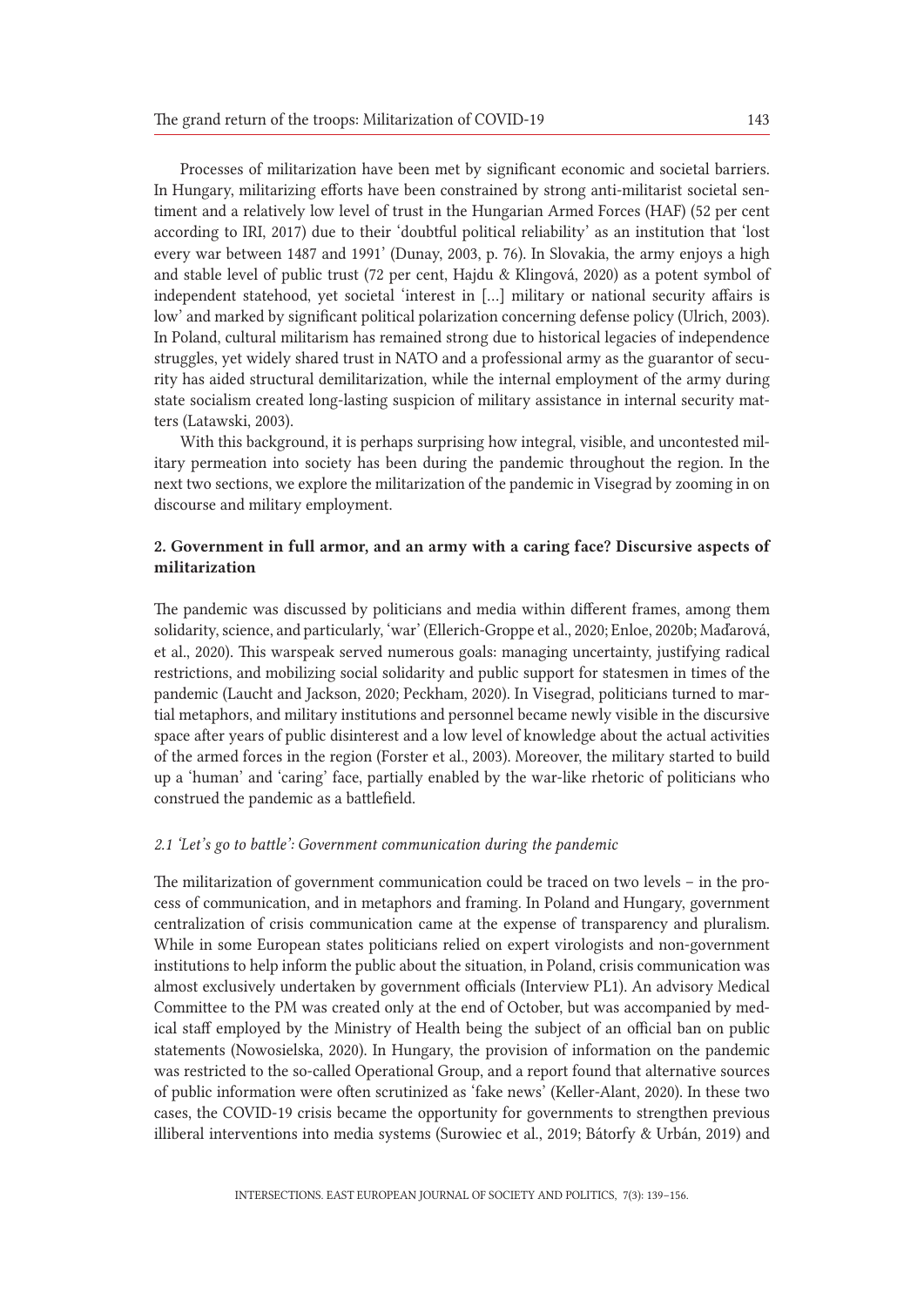to exercise control over the media and the process of communication, whereby ruling parties decide what the public should know.

In all countries, we observed the militarization of political rhetoric in the form of military metaphors, the celebration of 'frontline heroes,' and enemy-making. 'Let's go to battle,' proclaimed Slovak PM Igor Matovič, who took office amidst the pandemic (Mrva, 2020). Meanwhile, Hungarian PM Viktor Orbán justified lockdowns by professing that the country is 'at war and (...) operating on a military plan' (Kovács, 2020), while Polish Minister of Health Łukasz Szumowski compared his role to 'that of commander-in-chief during war' (Nycz, 2020). The framing of the pandemic as 'war' was used by governing politicians to justify the severity of the measures to the public, and to implicitly construct government officials as strong and capable leaders; the main 'protagonists' of the defense against the virus (Molnár et al., 2020). This was particularly important in the case of Poland and Slovakia, where government communication was criticized as chaotic and inconclusive, marked by internal contractions and confusing explanations of restrictions (Libura, 2020; TASR, 2020a). While government officials were the protagonists of the 'fight' against the virus, essential workers were often framed as heroic fighters on the coronavirus 'home front.' With the governments' reluctance to implement systemic reforms of underfunded and feminized healthcare systems as part of their anti-pandemic measures, warlike metaphors served to underline the need for the sacrifice of underpaid workers for the 'common good.'

Enemy-making was another marker of the militarization of political discourse during the pandemic, employed liberally to the virus, political opposition, and different social groups. Slovak PM Matovič constructed the 'enemy' not only of the virus, but also of commuters, people coming from abroad, and marginalized Roma communities (Maďarová et al., 2020). In Poland, PM Mateusz Morawiecki professed that 'the fight continues, the enemy is dangerous,' and described the 'enemy' as both an external one – the virus – and an internal one, represented by the opposition and its media who 'have thrown a spanner into the works' rather than 'offering composure and help' (PAP, 2020). The Hungarian PM continued his rhetoric of a 'struggle for spiritual sovereignty' that has made the term 'fight' an integral element of political discourse in the last decade (Interview HU2): 'All we can count on from [the Left] is backstabbing and backbiting, the undermining of national strength and solidarity, sniping at political leaders and experts leading the country's defense operation, snitching and betrayal in Brussels, sabotage and trickery' (Orbán, 2020).

Rather than being triggered by the pandemic, enemy-making and warspeak in political communication extended the broader nationalist-populist discourses of the ruling politicians who construct 'the people' as a referent object threatened by internal and external 'enemies' (Wojczewski, 2019). War-related metaphors provide a salient knowledge structure involving a fight between opposing and differentiated sides: the good 'us' and the evil 'them' (Flusberg et al., 2018). This militarized structure overlaps with the populist discursive practice developed in the countries under analysis associated with migration (Kazharski, 2018), gender and LGBT issues (Grzebalska & Pető, 2018), and even corruption (Pirro, 2015), being narrated in absolutist terms.

### *2.2 'Always ready, always close.' Military communication during the pandemic*

Amidst the governments' discursive battles against the coronavirus and internal 'threats,' it was the armed forces that brought clarity and calmness to public discourse. In all three Visegrad countries, the pandemic strengthened communication channels between the military and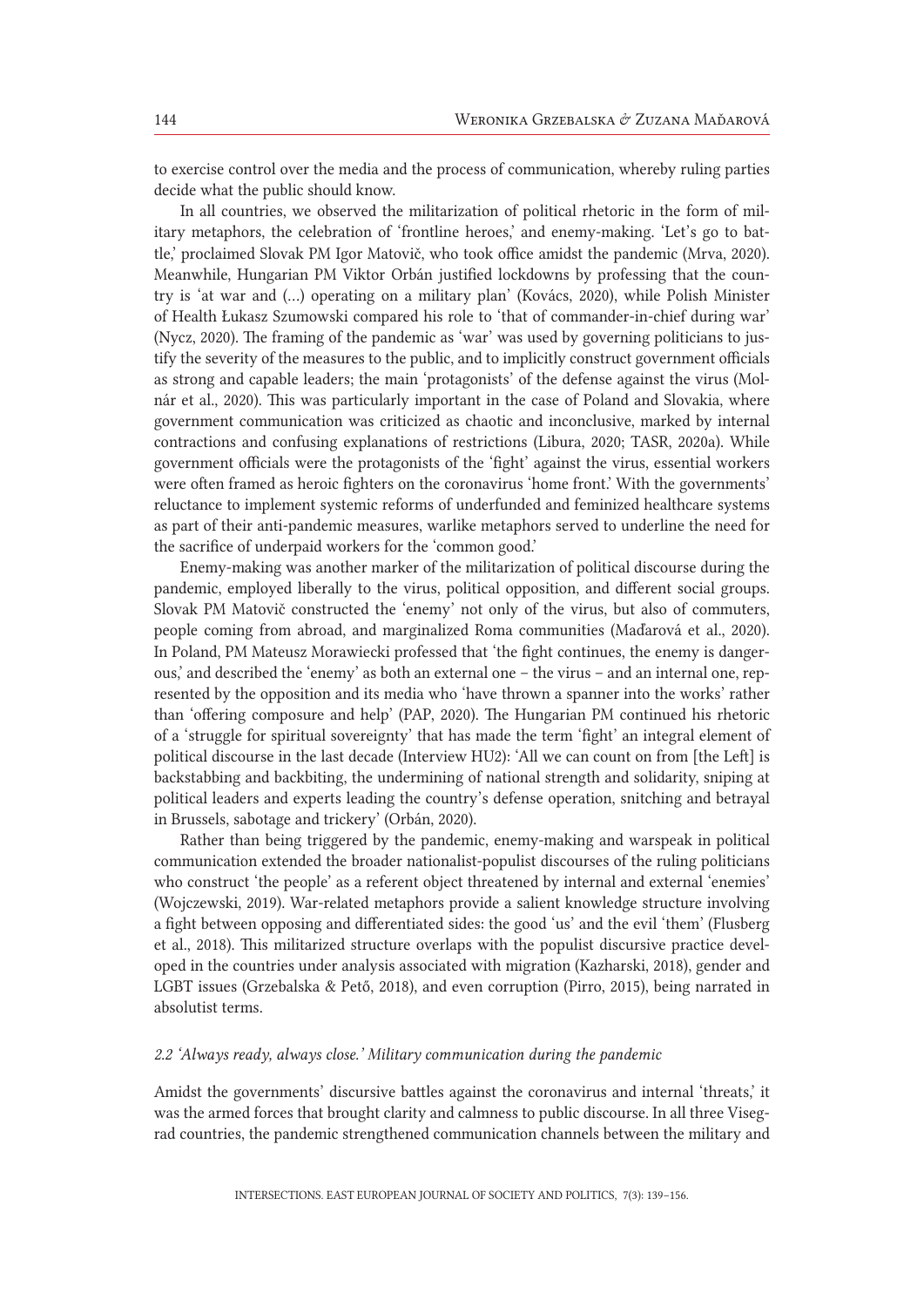society, with the armed forces using both social and traditional media to share information about COVID-19, educate people about everyday security, and report on their engagement. In Slovakia, bridges between the army and the society post-1989 have been few (Ulrich, 2003, p. 62) and communication about COVID-19 resulted in a significant increase in the reach of the armed forces' social media (Interview SK1). Meanwhile, the Visegrad armed forces have also seen these reopened communication channels as a recruitment opportunity. Polish TDF used social media to appeal to potential recruits, sharing personal stories of individual soldiers and promoting a new online recruitment tool. In both Hungary and Poland, recruitment procedures were simplified and the armed forces reported an increase in applications (Dellanna, 2020; Kozubal, 2020).

Our analysis revealed the armed forces' communication as fact-based, story-based, and professional. While military slogans and terms such as 'fighting' or 'front' were used, the armed forces restrained from calling the pandemic a 'war,' talking instead about a pandemic crisis. As confirmed by a defense expert from Slovakia, in the context of a global health crisis, 'no military officer would use the terms that politicians have used' (Interview SK2). In Poland, official communication from TDF often deescalated the intensified rhetoric of the government, with military officials clarifying the nature and legal basis for military engagement that had caused controversy due to political statements. In Hungary, HAF materials largely 'omitted militant elements, striving for simplicity and clarity' (Interview HU2).

In all three countries, official military rhetoric was also considerably civilianized, underscoring the human, 'caring face' of the army and presenting the military as first responders who support society. A case in point is the official slogan of the Polish TDF ('always ready, always close') which underscores its dual nature as a group of citizen-soldiers who combine military and civil defense functions. TDF used the pandemic to showcase their civilianized character: 'Empathy is most important! All our activities we fill with care about ill individuals. We do everything so that their stress is as low as possible!' (TDF, 2020b). Similarly, official communication by the Slovak Armed Forces focused on the image of soldiers as model citizens representing our 'collective best selves' (Enloe, 2020a): 'We keep a human face – that is what our soldiers are doing daily in hospitals, at borders, and at home in civilian clothes. #wearepeople' (AF SR, 2020).

## 3. Army to the rescue: Patterns of military deployment in Visegrad

The military deployment during COVID-19 in the Visegrad region has been similar to the broader European tendencies, with soldiers providing assistance in spheres such as transport and logistics, the repatriation of citizens, border control, food and water distribution, public space disinfection, lockdown enforcement, and medical support (Lațici, 2020). Differences were recorded with regard to the use of the military in internal security tasks (Pepe & Lapo, 2020). Despite these international areas of convergence, military domestic assistance in Visegrad has its specificities. First, the scope and character of military deployment *vis-à-vis* the overall lower resilience of healthcare and care systems in the region suggests that, rather than merely complementing civilian institutions, the military has often served as a prosthesis of the latter. Second, the patterns of military deployment in Hungary and Poland in particular also revealed some areas of convergence between militarization and illiberal governance.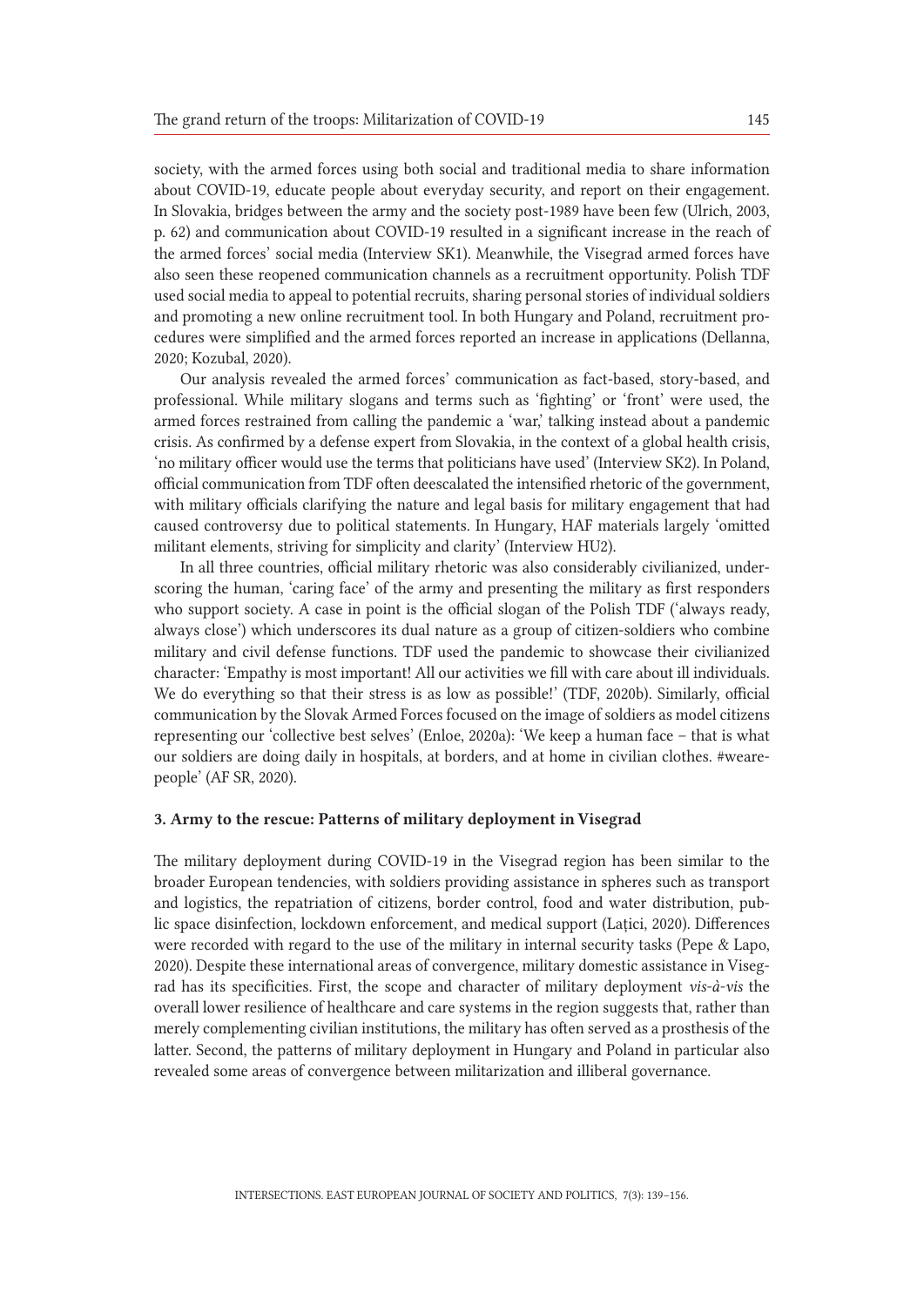#### *3.1 Military assistance or a military 'band aid'?*

Publicly available data on the nature and scale of military involvement in the pandemic has been limited due to both military-operational reasons, and the broader non-transparency of governance. Complementing scarce information given in official communication with expert interviews, this section argues that, in all three countries, the armed forces were employed in anti-crisis operations early on after the outbreak of the pandemic, and as the crisis stretched the capabilities of civilian institutions, military engagement gradually increased both in terms of the number and hours of military personnel, as well as the scope and weight of tasks allocated to the military. What began as military assistance for complementing civilian institutions developed into a military 'band aid' – the continuous military presence in, or even military control over, key institutions and operations. As argued by one Hungarian expert, 'the military became a tool for the government to cover up the insufficiencies of the healthcare system' (Interview HU3).

In Hungary, the overall number of HAF personnel engaged in pandemic-related activities was not shared with the public, with only fragmentary data communicated by HAF (Interview HU2). As of November 2020, HAF Command announced that 1100 soldiers were supporting health care institutions, 60 were still participating in the hospital command system, 500 were patrolling the streets with the police, 2600 soldiers had participated in border protection since the beginning of the pandemic, and 2000 soldiers had undertaken disinfection-related tasks during the first wave of the pandemic alone, and more than a hundred of them had disinfected educational institutions during the fall break (MTI, 2020c). If these numbers are exhaustive, and the personnel employed in different tasks not overlapping, this amounts to 21 per cent of HAF personnel (6260 out of 29,700). By the end of November 2020, the MOD announced that 'twice as many soldiers' were engaged in pandemic-related efforts in the second wave than the first (Twice as many…, 2020). HAF also mobilized around 200 volunteer reservists in April alone to support disinfection-related tasks (MH HFKP, 2020). As the pandemic progressed, military involvement grew into a stable military presence in public spaces, and even the military command of some institutions. Following Government Decree 72/2020 of 28 March, military and police leaders were appointed to manage and control 51 out of 108 hospitals in the country, along with over a hundred 'vital' Hungarian companies, and their appointments continued beyond the state of emergency which ended in June 2020 (MTI, 2020b).

In Poland, the main military formation employed during the pandemic has been TDF. In the first month of their *Resilient Spring* operation, 50 per cent (12,000) of TDF personnel were deployed, rising to 70 per cent during the first wave of the pandemic (Zamorowska, 2020). During the *Continued Resilience* operation of the second wave, all TDF soldiers were summoned to appear at their local military enlistment agencies, and the formation switched to high intensity mode. As of October 2020, the MOD announced that at least 20,000 soldiers would engage in anti-pandemic activities, together with fourteen military hospitals and five military preventive medicine centers (MON, 2020a). TDF offered support in a number of areas: hospitals and medical services, social and psychological help for combatants and the elderly, local governments, the National Stockpiles Agency, law enforcement, border patrols, and airport control (Pietrzak, 2020a). As the pandemic turned critical, the formation progressed into a military 'fix' for the vulnerable public sector, substituting staff at nursing homes, hospitals, and orphanages, donating blood, delivering food to social welfare clients, and running a psychological helpline for the elderly. A case in point is the online app introduced by TDF to simplify the process through which local governments, public institutions, and charitable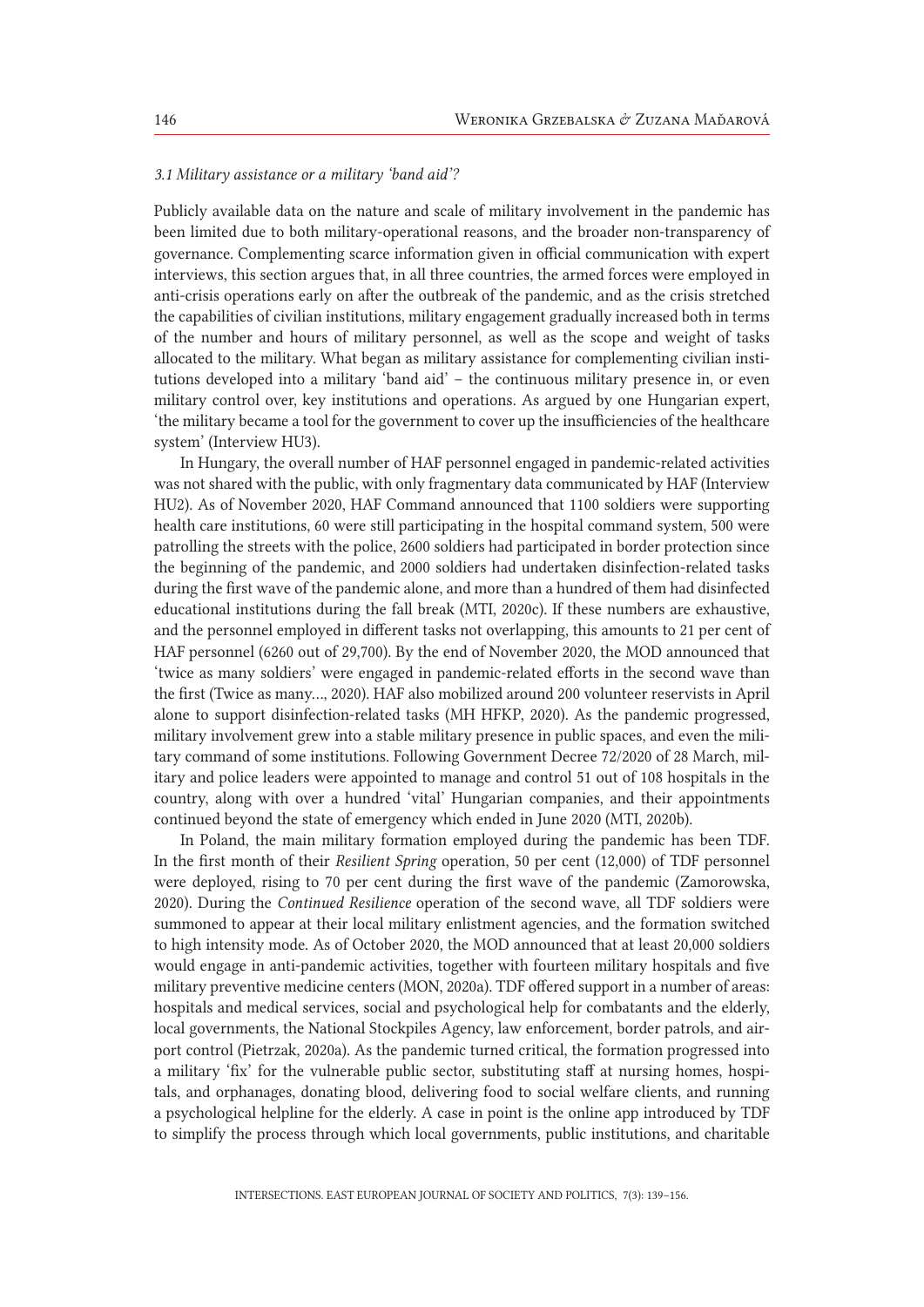organizations can apply for military assistance, thereby circumventing the usual bureaucratic channels. By October 2020, 11500 forms had been filed through the app by 2385 institutions (Pietrzak, 2020b).

In Slovakia, data indicate a clear pattern of increased military engagement. In March 2020, the MOD announced that up to 500 military personnel were ready to support border guards and the police during the state of emergency. During the Easter holidays, 1500 soldiers were deployed to support law enforcement during lockdown. As of October 2020, slightly over 50 per cent of SAF personnel were deployed for the countrywide testing of the population (out of 13,300 in total) and the government announced another round of countrywide testing which will utilize up to 8000 soldiers (TASR, 2020b; Zemanovič, 2020). Throughout the pandemic, military personnel helped enforce state quarantines, ensured the repatriation of Slovak citizens, provided assistance at hospitals, supported tracking of COVID-19 patients' contacts, transported medical supplies, and prepared a field hospital for patients in isolation. The army's pandemic engagement began with assisting civilian institutions and culminated in the military overseeing and conducting a countrywide operation dubbed *Joint Responsibility* that tested all citizens for COVID-19. The rationale behind entrusting the army with this task was the belief that the understaffed and underfunded public administration would not be able to do it. 'The Armed Forces are the only institution capable of handling such a demanding operation as testing the entire population,' summarized journalist Andrej Bán (2020).

The scope and depth of military engagement in the pandemic-struck Visegrad region must be understood in the context of its lower overall level of civilian resilience to health crises *visà-vis* Western Europe. In post-1989 CE, weak investment into healthcare and the public sector converged with efforts of Western governments to alleviate their own 'care gap' by attracting workforce from new EU Member States (Zacharenko, 2020). The three Visegrad countries are ranked low with regard to healthcare spending (6.2 per cent – PL, 6.4 per cent – HU, 6.9 per cent of GDP for HU; compare with the 8.8 per cent average for OECD; OECD, 2020). According to Human Rights Watch, low investment in healthcare in Hungary 'may have contributed to the spread of COVID-19, with about 25 per cent of total cases confirmed until mid-July contracted in hospitals' (HRW, 2020). The largest outflow of medical professionals among EU countries stems from the Visegrad region (Mara, 2020, p. 12). As a result, Poland has the lowest number of doctors per 1000 inhabitants in the EU (2.4), and Hungary and Slovakia have the EU average (3.4). In the face of these long-term medical personnel shortages, Slovak media informed that intensified pressure on the healthcare system could lead to its collapse (Katuška, 2021). These structural factors partially explain why the Visegrad states relied on extensive military assistance during the pandemic, seeing it as the only available 'band aid' for structural voids and vulnerabilities.

In a context of dire deficiencies, it is perhaps unsurprising that society viewed military assistance as necessary and beneficial. In a survey commissioned by the Polish MOD in April 2020, the majority of those polled had a positive view of military engagement during the pandemic, and 91 per cent declared that soldiers should help those in need (MON, 2020b). Likewise, in a survey published by the Slovak MOD 70 per cent of respondents claimed to appreciate soldiers' activities during the pandemic, and 81 per cent stated that Slovak Armed Forces are needed (MOSR, 2020). At the same time, some activities of the armed forces went beyond domestic military assistance, with potential illiberal patterns of military use being recorded in Poland and Hungary.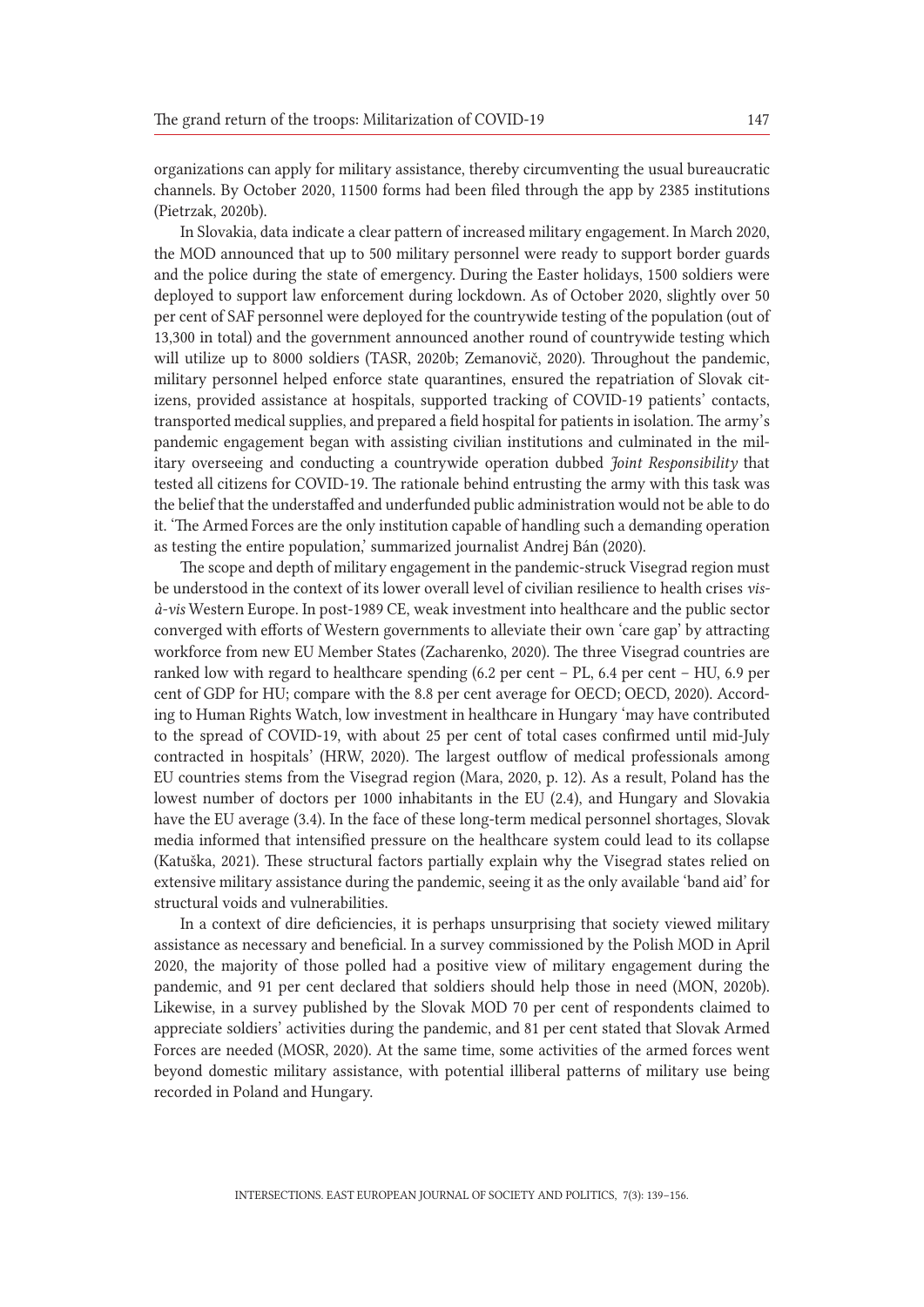#### *3.2 Illiberal patterns of military deployment*

Prolific academic literature exists about the processes of democratic swerving in post-1989 CE (Polyakova et al., 2019), as well as the illiberal shift in post-2010 Hungary and post-2015 Poland as a transformation reliant on patronal politics, party state capture, and exclusionary identity politics (Sata & Karolewski, 2019, Enyedi, 2020). So far, the armed forces have been largely left out of these scholarly analyses, although several experts have raised attention to purges in the Polish military under PiS (Hooper, 2019), and the non-transparency of military procurement processes in Hungary (Inotai, 2020). This section zooms in on some controversial instances of military use during the pandemic in the Visegrad countries in the form of symbolic shows of government power and tools of government control in order to shed light on emergent illiberal patterns of militarization that vary in their form and scope.

In the three Visegrad states, military domestic assistance during COVID-19 has been enabled through constitutional law or newly adopted legislation. Military assistance was enacted in Hungary and Slovakia due to the constitutional state of emergency laws declared early on in the pandemic. In Poland, where the state of emergency was controversially not invoked, army deployment was enabled by The Crisis Management Act of 26 April 2007 and the COVID Act of 2 March 2020. No instances of military violence or repression were recorded in the three countries that were studied. Nevertheless, there were incidents of military use as symbolic shows of government power.

In Slovakia, questions about the symbolic nature of military deployment were raised during the quarantine of Roma settlements in the first weeks of the pandemic. Roma people living in overcrowded housing with a lack of infrastructure were repeatedly presented in public discourse as a threat to the majority population (Maďarová et al., 2020). Their previous experience with racism and violence from uniformed services contributed to their fear when soldiers, military vehicles, and helicopters appeared with no clear explanation from the authorities (CKO, 2020). A settlement in Gelnica was quarantined despite proof of only a single positive coronavirus case. Some settlements were locked down overnight, with quarantine announced in the evening, and the police and the military securing the areas in the morning. The media and politicians informed the public that soldiers were treating the Roma professionally and with respect. Nevertheless, the military presence was interpreted by many as a show of power, whereby Roma people became an object to be controlled and locked down, and the majority population reassured that the state is using all possible means to protect them (Maďarová et al., 2020).

In Poland, the second wave of the pandemic coincided with a government crisis and serious societal unrest. In October 2020, mass spontaneous protests against the abortion ban erupted, some of which initially targeted Catholic churches, before a decision was made to switch to political institutions. Leaked reports revealed that PiS leader Jarosław Kaczyński wanted to use force against the protesters, but the chief of police declined (Kostrzewski, 2020). However, hundreds of military police were deployed around select churches during the largest protest in Warsaw, despite the MOD stating that soldiers would merely support pandemic operations. It was then that 200 retired generals and admirals from the armed forces and other uniformed services issued an open letter calling for the government to deescalate the crisis by dropping the ban, and reminding active-duty personnel that their role was to serve society and remain apolitical (List generałów, 2020). In pandemic-struck Hungary, civic protests were held over perceived threats to the autonomy of higher education after the University of Theatre and Film Arts was put under the management of a new board of directors. Following the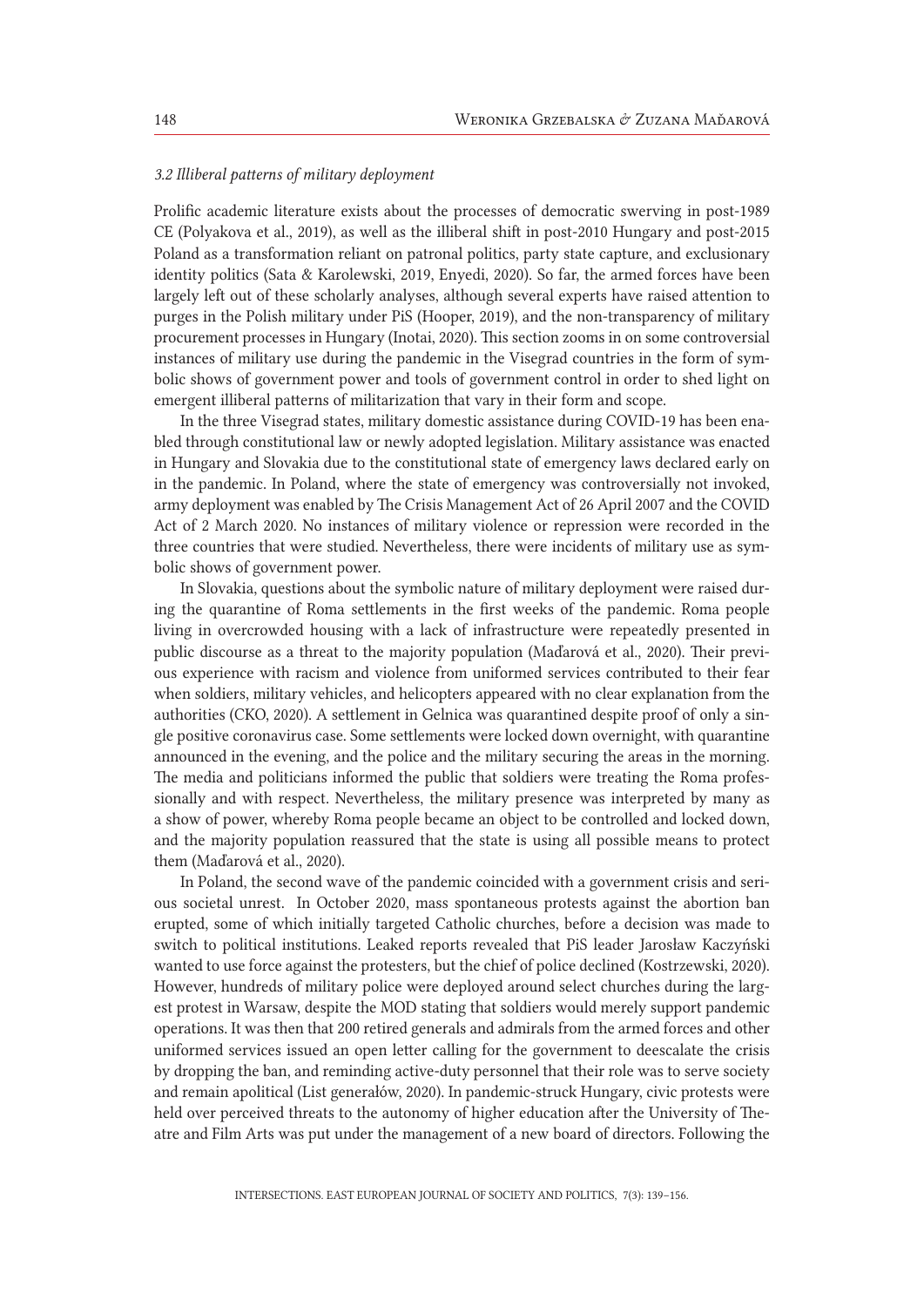blockade of the university, a military colonel and former MOD chief of staff Gábor Szarka was appointed chancellor of the university.

In both Hungary and Poland, the pandemic also saw controversial military appointments to civilian institutions. In Hungary, military commanders with no medical or management experience were sent to hospitals and 'vital' private companies during the state of emergency – a decision criticized as another instance of an ongoing power grab (Inotai, 2020). A Hungarian former medical chief argued that 'hospital directors were not trusted, and thus soldiers and police officers were assigned to them' (Karáth, 2020). As argued by one expert, 'one of the tasks of hospital commanders is to control the information flow' (Interview HU3). In Poland, concern was raised over the appointment of a TDF chief of training, as well as a former paramilitary activist, to the Government Centre for Security responsible for crisis management. Given that military officials replaced a former officer of the Fire Service, the decision was seen by some experts as an instance of the militarization of civilian crisis management, as well as the further centralization of power by the government, which trusts TDF more than other institutions (Podolski, 2020).

After the Cold War, military sociologists observed the waning of (communist) regime defense, one of the major roles of the armed forces during state socialism, and the overall smooth transition of the Visegrad armed forces into the new political system, whereby governments restrained from using the military for controversial internal functions, and the armed forces themselves built legitimacy through new roles and an ethos of professionalism and apoliticism (Michta, 1997; Forster et al., 2003). During the pandemic, this image of the armed forces was accompanied by several controversial cases of military presence in the civilian realm, varying from the army being used as a symbolic show of state power during the quarantining of Roma settlements in Slovakia, through the military police being cast in the role of a symbolic defender of the government's illiberal reforms against protesters in Poland, to the use of the military as a tool of government control over civilian institutions in Hungary. In the latter two countries, the convergence between militarization and illiberal governance may serve as an early warning sign of the potential future pressures on the armed forces to symbolize and protect the illiberal ruling parties' political projects. However, the defense experts in Hungary and Poland that were interviewed argued that while ruling parties see the defense sector as a tool for strengthening their vision of statehood, 'this is not what military officials necessarily want' (Interview HU1).

### The troops are here to stay: Conclusions

As a major crisis event affecting societies as a whole, the COVID-19 pandemic is seen as a pertinent case study from which to deduce the path of the politico-economic transformations of the near future. Here, some have framed the pandemic as a 'portal' – a gateway to a new world, nudging societies to leave behind the present model of politico-economic organization (Roy, 2020), while others have warned about the coronavirus crisis serving as a trigger for a new 'shock doctrine,' with controversial political solutions introduced amidst general confusion (Klein, 2020). This conundrum has also informed discussions on the future of the armed forces and their place in post-pandemic societies, with analyses both recording early signs of a military 'shock doctrine' (Lazare, 2020), and seeing a chance for political realignment away from militarization and towards civilian resilience (Sitaraman, 2020).

Entering these discussions from the context of the Visegrad region, this article contributes to filling a geographical gap in the literature. The paper has argued that rather than serving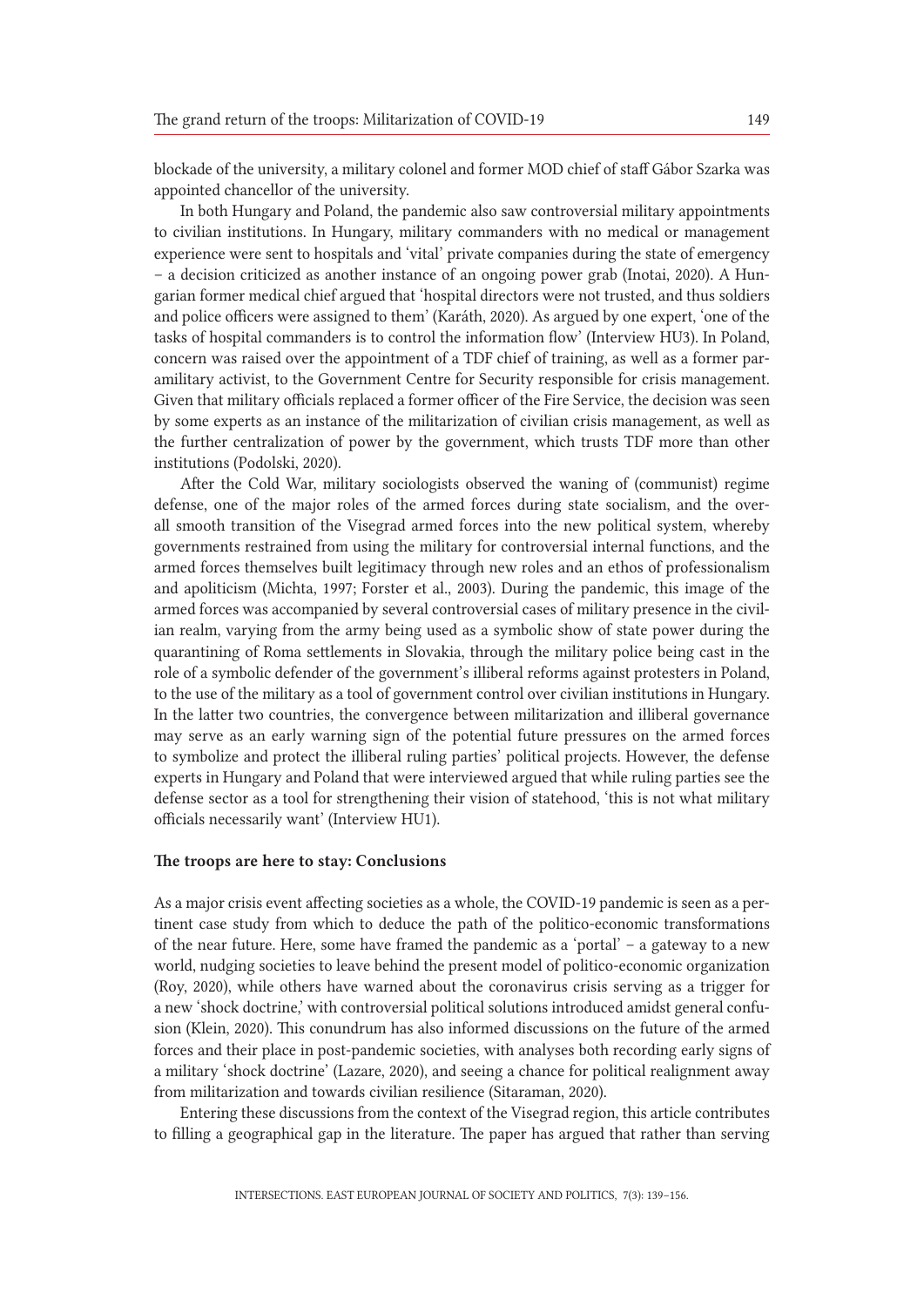as a 'portal' to a more civilianized society, this major health crisis has seen an unprecedented 'return of the troops,' and the militarization of COVID-19 has strengthened prior external and domestic pressures for militarization that have been observed in Hungary, Poland, and Slovakia in the last decade. The omnipresence of war frames in political discourse normalized the military permeation of civilian realms, and the wide deployment of soldiers in domestic assistance functions aided the forging of closer ties and interactions between society and the military. This newly strengthened position of the military in society was reflected in the reopening of communication channels through social and traditional media, support for military engagement in public opinion surveys, and the rise in army recruitment.

Amidst the pandemic, both Polish and Hungarian governments significantly increased their future defense budgets, referring to both prior modernization commitments and the post-pandemic recession (Palowski, 2020; MTI, 2020d), as well as simplifying army recruitment procedures. Hungarian officials used the pandemic to form new volunteer reserve forces. Set to reach 3000 personnel in 2020, the scheme was promoted by the government as a tool for creating jobs for those who had lost theirs during the pandemic (MTI, 2020a). In Slovakia, interest in the SAF has been at the highest level in a decade following the army's effective engagement in COVID-19 management (MOSR, 2021). At the same time, the trajectory of the region towards militarization stems from what has *not* been done. In none of the countries has the pandemic prompted systemic reforms of public services such as health care, or attempts to revive civilian-based formations of first responders such as civil defense. In fact, the concept and practice of civilian resilience is still gravely missing from discourse and policy in the region.

While the contribution of this paper is predominantly of an analytical nature, the findings suggest three theoretical arguments for further development in future scholarship. The first one relates to the neoliberal fuel for militarization, with the paper highlighting how cuts to the public sector in the region have created conditions of vulnerability that make militarist answers and solutions more appealing. The second one concerns some areas of convergence between militarization and illiberal governance in Hungary and Poland, with the article suggesting that the thus far understudied developments in the defense sector should be included in scholarly analyses of the illiberal transformation. The final argument relates to the dual nature of the process of militarization during COVID-19, with the paper observing how military permeation into the social realm has been accompanied by the civilianization of the armed forces themselves, both in terms of their discourse and roles.

#### *Acknowledgement*

Work on the Slovak part of this article was supported by the APVV grant 17-0596 within the project 'Politics of Emotions as a Form of Political Inclusion and Exclusion'.

#### **REFERENCES**

- Bátorfy, A. & Urbán, Á. (2020) State advertising as an instrument of transformation of the media market in Hungary. *East European Politics* 36(1), 44-65. https://doi.org/10.1080/215 99165.2019.1662398
- Berezin, M. (2017) Events as Templates of Possibility: An Analytic Typology of Political Facts. In Alexander, J.C., R. N. Jacobs & P. Smith (Eds.) *The Oxford Handbook of Cultural Sociology*  (pp. 613–635). Oxford University Press.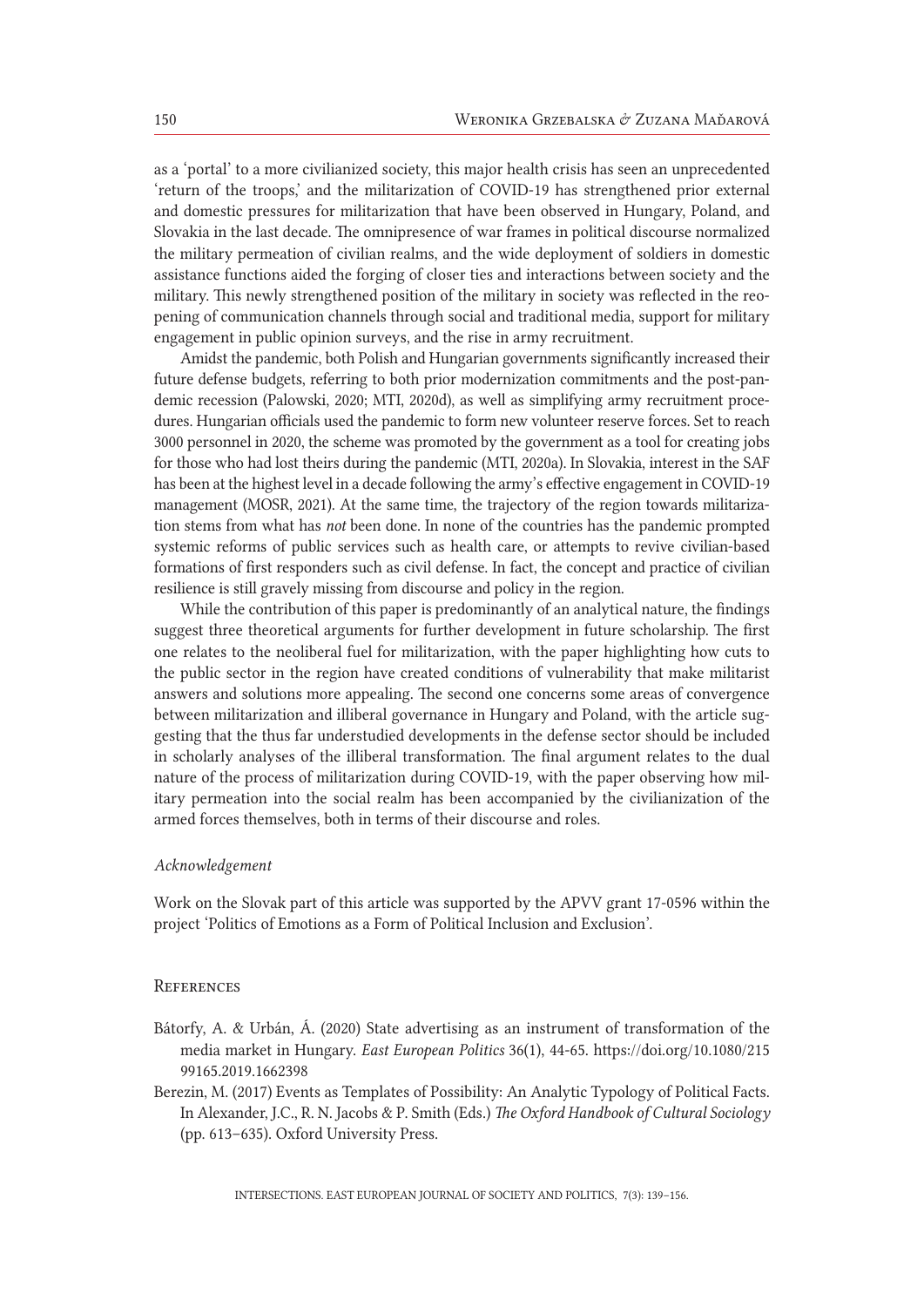- Bergmann, M., & Cicarelli, S. (2020) Why Hungary's Democratic Backsliding Should Prompt NATO To Act. *Center for American Progress*.https://www.americanprogress.org/issues/security/news/2020/08/17/489552/hungarys-democratic-backsliding-prompt-nato-act/ Accessed: 10-12-2020.
- Brooks, R. (2016) *How Everything Became War and the Military Became Everything: Tales from the Pentagon*. Simon & Schuster.
- CBOS (2018) *Polacy o NATO…* (Poles about NATO…). Fundacja Centrum Badania Opinii Społecznej, Warsaw. https://www.cbos.pl/SPISKOM.POL/2018/K\_071\_18.PDF Accessed: 10-12-2020.
- CKO (2020): *Rómovia majú strach…* (Roma people are afraid…). https://www.cko.sk/romoviamaju-strach-ako-prebiehalo-testovanie-na-korona-virus-v-jelsave/ Accessed 10-12-2020.
- Dempsey, J. (2017) *NATO's Eastern Flank and Its Future Relationship with Russia*. Carnegie Europe, Brussels, https://carnegieeurope.eu/2017/10/23/nato-s-eastern-flank-and-its-futurerelationship-with-russia-pub-73499 Accessed 10-12-2020.
- Dunay, P. (2003) The Armed Forces in Hungarian Society: Finding a Role? In Forster et al. (Eds.) *Soldiers and Societies in Postcommunist Europe* (pp. 76–94)*.* Palgrave Macmillan.
- Ellerich-Groppe, N., M. Schweda & L. Pfaller (2020) #StayHomeForGrandma Towards an analysis of intergenerational solidarity and responsibility in the coronavirus pandemic. *Social Sciences & Humanities Open*, *2*(1). https://dx.doi.org/10.1016/j.ssaho.2020.100085
- Enloe, C. (2000) *Maneuvers: The International Politics of Militarizing Women's Lives*. University of California Press.
- Enloe, C. (2020a) COVID-19: Turning Swords into Ventilators? Or is it Ventilators into Swords? *WILPF International*, April 7, https://www.wilpf.org/covid-19-turning-swords-into-ventilators-or-is-it-ventilators-into-swords/ Accessed: 2-12-2020.
- Enloe, C. (2020b) COVID-19: 'Waging War' Against a Virus is NOT What We Need to Be Doing. *WILPF*, March 23, https://www.wilpf.org/covid-19-waging-war-against-a-virus-isnot-what-we-need-to-be-doing/ Accessed 10-12-2020.
- Enyedi, Z. (2020) Right-wing authoritarian innovations in Central and Eastern Europe. *East European Politics, 36*(3), 363–377. https://doi.org/10.1080/21599165.2020.1787162
- Forster, A., Edmunds, T. & Cottey, A. (2003) *Soldiers and Societies in Postcommunist Europe. Legitimacy and Change*. Palgrave Macmillan.
- Flusberg, S. J., Matlock, T. & Thibodeau, P. H. (2018) War metaphors in public discourse. *Metaphor and Symbol*, *33*(1), 1–18. https://doi.org/10.1080/10926488.2018.1407992
- Grzebalska, W. (2020a) Building radical resilience in place of militarizing the status quo. *Kapitál noviny*. https://kapital-noviny.sk/building-radical-resilience-in-place-of-militarizing-the-status-quo/ Accessed: 10-12-2020.
- Grzebalska, W. (2020b). In Poland, COVID-19 exposes progressing societal militarization, *Baltic Worlds.* http://balticworlds.com/in-poland-covid-19-exposes-progressing-societal-militarization/ Accessed 10-12-2020.
- Grzebalska, W. & Pető, A. (2018) The gendered modus operandi of the illiberal transformation in Hungary and Poland. *Women's Studies International Forum, 68,* 164–172. https://doi. org/10.1016/j.wsif.2017.12.001
- Giroux, H. A. & Filippakou, O. (2020) Militarization in the Age of the Pandemic Crisis. *E-International Relations.* https://www.e-ir.info/2020/04/22/militarization-in-the-age-of-the-pandemic-crisis/ Accessed: 2-12-2020.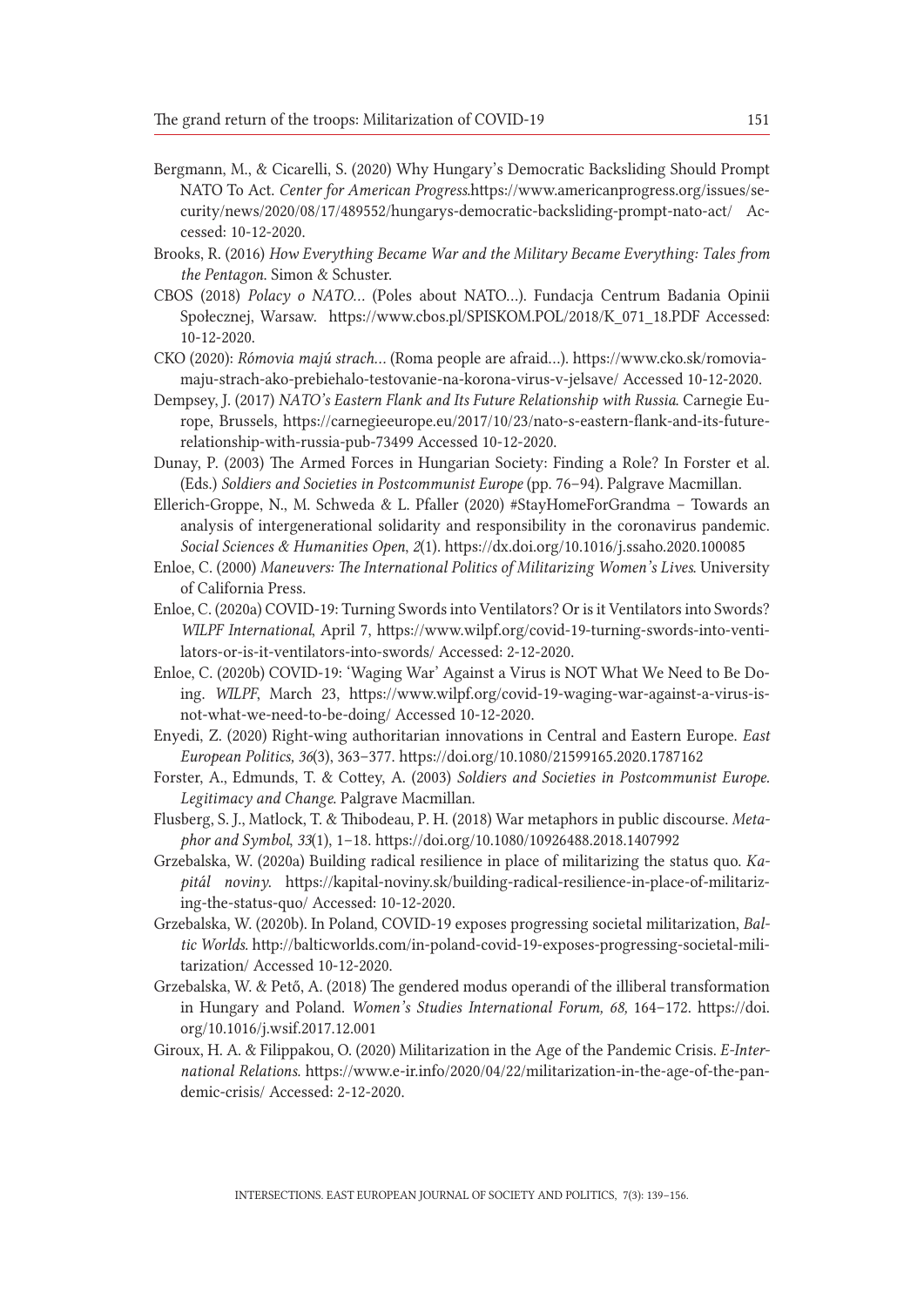- Hajdu, D. & Klingová, K. (2020) *Voices of Central and Eastern Europe*. *Slovakia Country Report*. GLOBSEC, Bratislava. https://www.globsec.org/wp-content/uploads/2020/09/Voices-of-Central-and-Eastern-Europe\_Slovak-country-report.pdf Accessed: 10-12-2020.
- Hooper, M. (2019) Poland. In Polyakova, A. et al. (Eds.) *Anatomy of Illiberal States. Assessing and responding to democratic decline in Turkey and Central Europe* (pp. 16–20). The Brookings Institution, Washington, D.C. https://www.brookings.edu/research/the-anatomy-of-illiberal-states/ Accessed: 1-12-2020.
- HRW (2020) *Hungary: Health Care Failures Endanger Lives.* https://www.hrw.org/ news/2020/08/04/hungary-health-care-failures-endanger-lives Accessed: 10-12-2020.
- Inotai, E. (2020) Hungarian 'Militarisation' Under Orban Stirs Concern, *Balkan Insight.* https:// balkaninsight.com/2020/07/29/hungarian-militarisation-under-orban-stirs-concern/ Accessed: 5-12-2020.
- Isacson, A. (2020) In Latin America, COVID‐19 risks permanently disturbing civil‐military relations, *WOLA.* https://www.wola.org/analysis/latin-america-covid-19-civil-military-relations-policing/ Accessed: 2-12-2020.
- Kalkman, J. P. (2020) Military crisis responses to COVID‐19. *Journal of Contingencies and Crisis Management*, 00: 1–5. https://doi.org/10.1111/1468-5973.12328
- Kandrík, M. (2020) *The Challenge of Paramilitarism in Central and Eastern Europe.* The German Marshall Fund of the US, Washington, D.C. https://www.gmfus.org/publications/challenge-paramilitarism-central-and-eastern-europe Accessed 10-12-2020.
- Karáth, K. (2020) Covid-19: Hungary's pandemic response may have been worse than the virus. *BMJ*. https://doi.org/10.1136/bmj.m4153 Accessed 10-12-2020.
- Kazharski, A. (2018) The End of 'Central Europe'? The Rise of the Radical Right and the Contestation of Identities in Slovakia and the Visegrad Four. *Geopolitics*, *23*(4), 754–780. https:// doi.org/10.1080/14650045.2017.1389720
- Keller-Alant, A. (2020) Hungary Censoring Information on COVID-19, Report Says. *Balkan Insight*. https://balkaninsight.com/2020/04/27/hungary-censoring-information-on-covid-19-report-says/ Accessed: 10-12-2020.
- Klein, N. (2020) Screen New Deal, *The Intercept.* https://theintercept.com/2020/05/08/andrew-cuomo-eric-schmidt-coronavirus-tech-shock-doctrine/ Accessed: 10-12-2020.
- Kuhlmann, J. & Callaghan, J. (2000) *Military and Society in 21st Century Europe: A Comparative Analysis*. LIT Verlag.
- Landman, T. (2000) *Issues and Methods in Comparative Politics: An Introduction*. Routledge.
- Latawski, P. (2003) The Polish Armed Forces and Society. In Forster et al. (Eds.) *Soldiers and Societies in Postcommunist Europe* (pp. 25–40). Palgrave Macmillan.
- Lațici, T. (2020) *The role of armed forces in the fight against coronavirus*. European Parliamentary Research Service, Brussels. https://www.europarl.europa.eu/RegData/etudes/ BRIE/2020/649401/EPRS\_BRI(2020)649401\_EN.pdf Accessed: 2-12-2020.
- Laucht, C. & Jackson, S. T. (2020) Soldiering a pandemic: The threat of militarized rhetoric in addressing Covid-19. *History & Policy.* http://www.historyandpolicy.org/index.php/opinion-articles/article/soldiering-a-pandemic-the-threat-of-militarized-rhetoric-in-addressing-covid-19 Accessed 10-12-2020.
- Lazare, S. (2020) The Last Thing We Need Is a Military Shock Doctrine, *Jacobin*. https://jacobinmag.com/2020/03/coronavirus-pandemic-united-states-military-repression Accessed: 10-12-2020.
- Lopes da Silva, D. (2020) *Autocracy is on the rise: Should we expect military spending to follow?* Stockholm International Peace Research Institute. https://sipri.org/commentary/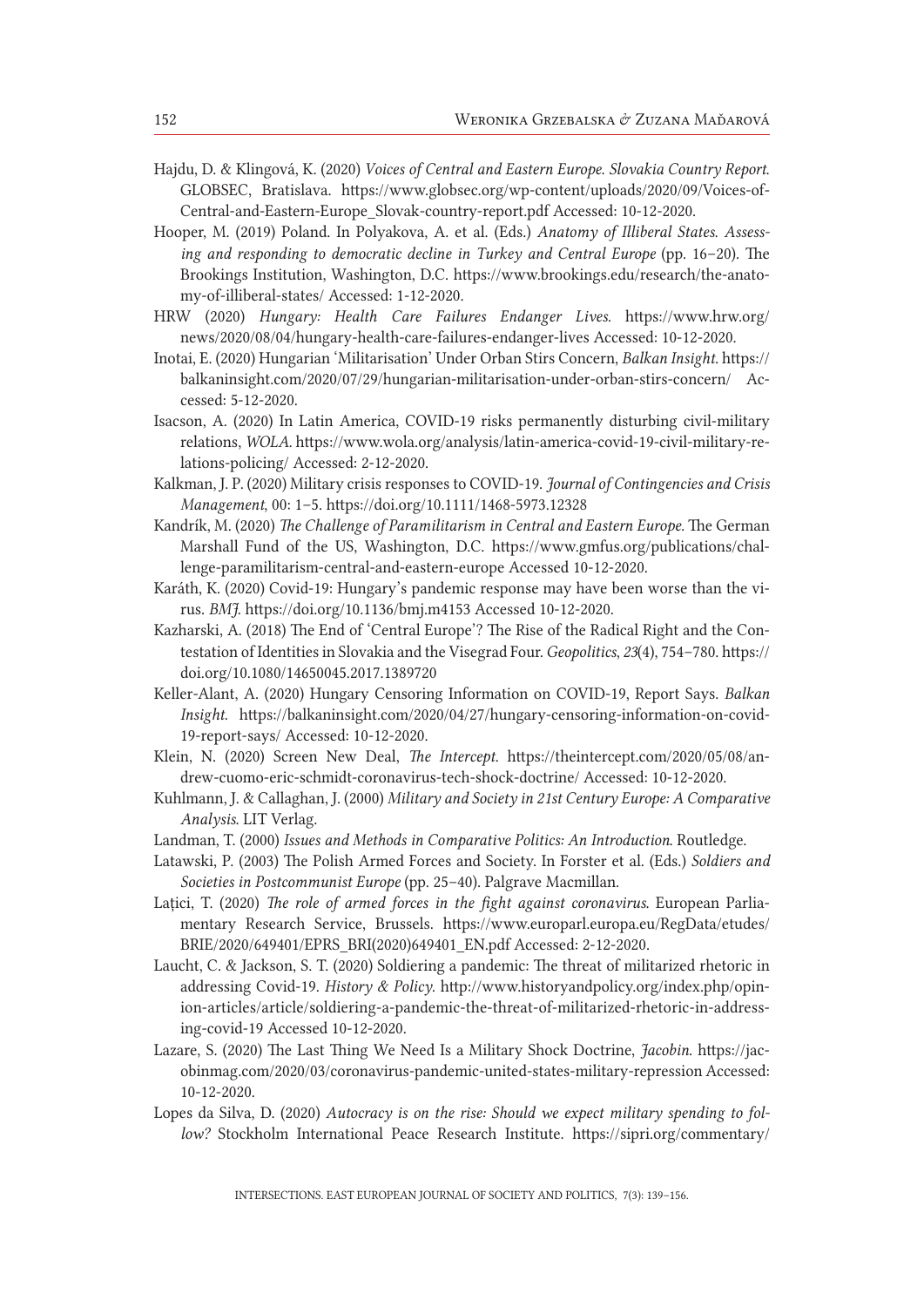topical-backgrounder/2020/autocracy-rise-should-we-expect-military-spending-follow Accessed: 10-12-2020.

- Maďarová, Z., Hardoš, P. & Ostertágová, A. (2020) What Makes Life Grievable? Discursive Distribution of Vulnerability in the Pandemic. *Mezinárodní vztahy*, *55*(4), 11–30. https:// doi.org/10.32422/mv-cjir.1737
- Mara, I. (2020) *Health Professionals Wanted: Chain Mobility across European Countries*. The Vienna Institute for International Economic Studies, Vienna. https://wiiw.ac.at/health-professionals-wanted-chain-mobility-across-european-countries-dlp-5339.pdf Accessed 10- 12-2020.
- Meyer, L. & Visweswaran, K. (2016) Everyday Militarism. Preface to special issue. *Feminist Studies, 42*(1), 7–16.
- Michta, A.A. (1997) *The Soldier-Citizen: The Politics of the Polish Army after Communism*. St. Martin's Press.
- Molnár, A., Takács, L. & Jakusné Harnos, É. (2020) Securitization of the COVID-19 pandemic by metaphoric discourse during the state of emergency in Hungary, *International Journal of Sociology and Social Policy*. https://www.emerald.com/insight/content/doi/10.1108/ IJSSP-07-2020-0349/full/html Accessed: 10-12-2020.
- Moskos, C. C., Williams, J. A. & Segal, D. R. (2000) *The Postmodern Military: Armed Forces after the Cold War*. Oxford University Press.
- Mutschler, M. (2016). *Global Militarization Index 2016*. BICC, Bonn. https://www.bicc.de/uploads/tx\_bicctools/GMI\_2016\_e\_2016\_01\_12.pdf Accessed: 10-12-2020.
- Mutschler, M. & Bales, M. (2020) *Global Militarisation Index 2019*. BICC, Bonn. https://www. bicc.de/uploads/tx\_bicctools/BICC\_GMI\_2019\_EN.pdf Accessed: 10-12-2020.
- Palowski, J. (2020) More Funding for the Polish Army. *Defence24.com.* https://defence24.com/ more-funding-for-the-polish-army-sejm-approved-budget-cuts-proposals-rejected Accessed: 10-12-2020.
- Peckham, R. (2020) War of the Worlds: Covid-19 and Pandemic Belligerence. *Items*. https:// items.ssrc.org/covid-19-and-the-social-sciences/mediated-crisis/war-of-the-worlds-covid-19-and-pandemic-belligerence/ Accessed 10-12-2020.
- Pepe, E. & Lapo, A. (2020) Europe's armed forces and the fight against COVID-19. *Military Balance Blog*. https://www.iiss.org/blogs/military-balance/2020/04/europe-armed-forces-covid-19 Accessed: 10-12-2020.
- Pirro, A. L. P. (2015) *The populist radical right in Central and Eastern Europe: Ideology, impact, and electoral performance*. Routledge.
- Podolski, A. (2020) Militaryzacja państwa PiS i co dalej? (Militarization of the PiS state and what is next?). *Gazeta Wyborcza*. https://wyborcza.pl/7,75968,26554815,militaryzacjapanstwa-pis-i-co-dalej.html Accessed: 10-12-2020.
- Polyakova, A. et al. (2019) *Anatomy of Illiberal States. Assessing and responding to democratic decline in Turkey and Central Europe*. The Brookings Institution, Washington, D.C. https:// www.brookings.edu/research/the-anatomy-of-illiberal-states/ Accessed: 1-12-2020.
- Roy, A. (2020) The pandemic is a portal, *Financial Times*. https://www.ft.com/content/10d-8f5e8-74eb-11ea-95fe-fcd274e920ca Accessed: 10-12-2020.
- Sata, R. & Karolewski, I. P. (2019) Caesarean politics in Hungary and Poland. *East European Politics, 36*(2), 206–225. https://doi.org/10.1080/21599165.2019.1703694
- Shaw, M. (1991) *Post-Military Society: Militarism, Demilitarization, and War at the End of the Twentieth Century*. Temple University Press.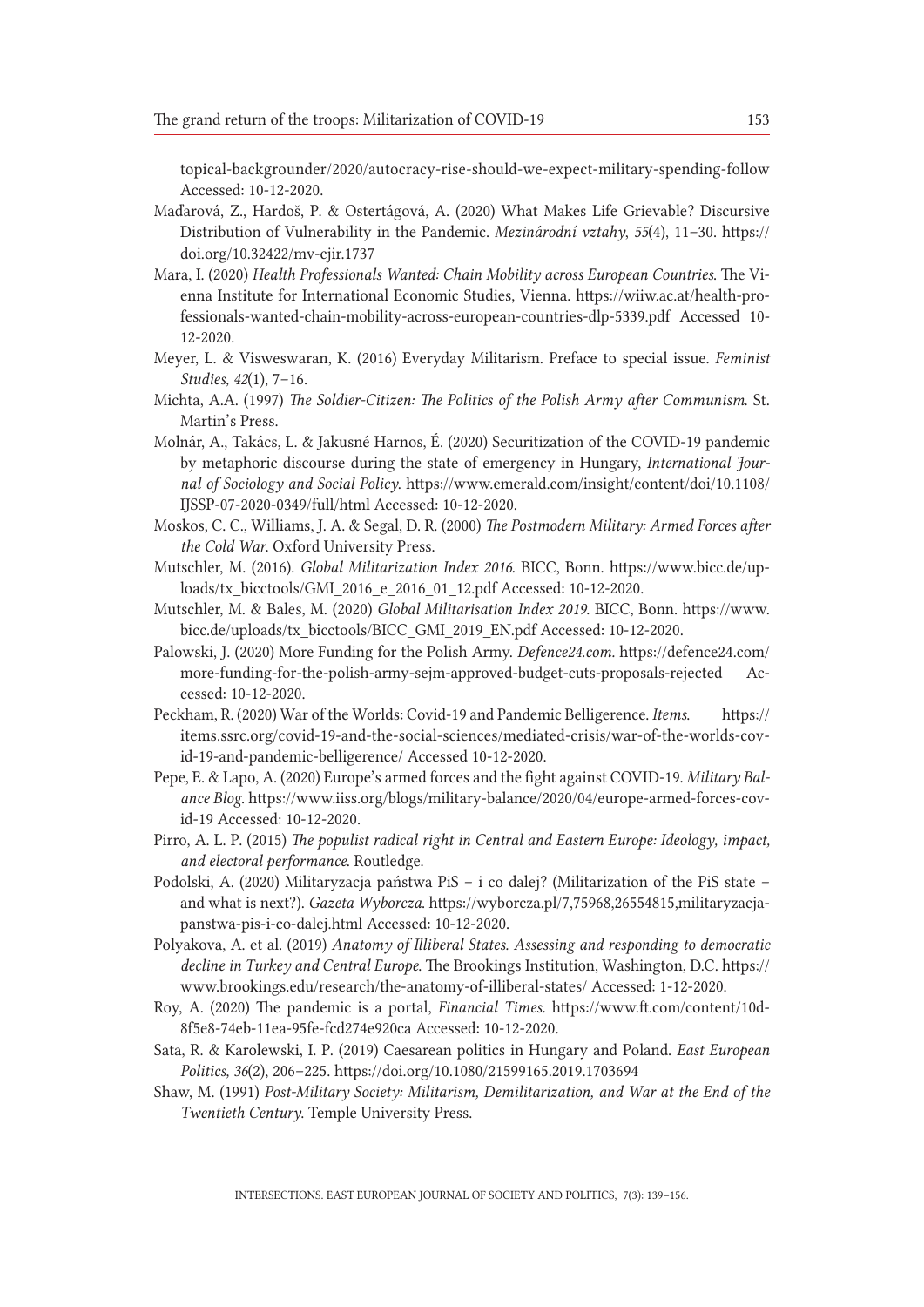- Shaw, M. (2013) Twenty-First Century Militarism: A Historical-Sociological Framework. In A. Stavrianakis & J. Selby (Eds.) *Militarism and International Relations: Political Economy, Security and Theory* (pp. 19–31). Routledge.
- Sheehan, J. J. (2008) *Where Have All the Soldiers Gone? The Transformation of Modern Europe*. Houghton Mifflin.
- Sitaraman, G. (2020) A Grand Strategy of Resilience, *Foreign Affairs*, https://www.foreignaffairs.com/articles/united-states/2020-08-11/grand-strategy-resilience Accessed: 10-12- 2020.
- Surowiec, P., Kania-Lundholm, M. & Winiarska-Brodowska, M. (2019) Towards illiberal conditioning? *European Politics, 36*(1), 27–43. https://doi.org/10.1080/21599165.2019.1608826
- Ulrich, M. P. (2003) Armed Forces and Society in Slovakia. In Forster et al. (Eds.) *Soldiers and Societies in Postcommunist Europe.* Palgrave Macmillan. 56–75.
- Wojczewski, T. (2020) 'Enemies of the people': Populism and the politics of (in)security. *European Journal of International Security, 5*(1), 5–24. https://doi.org/10.1017/eis.2019.23
- Zacharenko, E. (2020). The coronavirus crisis exposes the systemic exploitation between the EU's West and East. *The Progressive Post.* https://progressivepost.eu/no-category/the-coronavirus-crisis-exposes-the-systemic-exploitation-between-the-eus-west-and-east/ Accessed 10-12-2020.

### **DOCUMENTS**

- AF SR (2020) *Zachovávame si ľudskosť… (We preserve humanity…)*. https://www.facebook.com/ ozbrojenesily/posts/2495155234127929 Accessed 10-12-2020.
- Bán, A. (2020) Pochváliť Matoviča… (To praise Matovič…), *DenníkN*. https://dennikn. sk/2098015/pochvalit-matovica-alebo-skor-armadu/ Accessed 10-12-2020.
- Dellanna, A. (2020) Coronavirus: Applications for Hungarian army soar as youngsters seek stable job amid economic crisis, *Euronews*. https://www.euronews.com/2020/06/20/coronavirus-applications-for-hungarian-army-soar-as-youngsters-seek-stable-job-amid-econom Accessed 10-12-2020.
- IRI (2017) *Public Opinion in Hungary. November 30-December 20*. https://www.iri.org/sites/default/files/wysiwyg/hungary\_poll\_presentation.pdf Accessed: 1-12-2020.
- Katuška, M. (2021) Pandémia bola poslednou kvapkou… (Pandemic was the last drop…), SME. https://domov.sme.sk/c/22657266/slovensko-zdravotnictvo-sestry-odchody-covid-pandemia.html Accessed: 21-5-2021.
- Kostrzewski, L. (2020) Strajk kobiet… (Women's Strike…), *Gazeta Wyborcza*. https://wyborcza. pl/7,75398,26464516,pis-mial-naciskac-policje-aby-dziala-bardziej-zdecydowanie.html Accessed: 10-12-2020.
- Kovács, Z. (2020) PM Orbán: We are at war…, *About Hungary*. http://abouthungary.hu/blog/ pm-orban-we-are-at-war-and-the-country-is-operating-on-a-military-plan/ Accessed 10- 12-2020.
- Kozubal, M. (2020) WOT zbiera deklaracje… (TDF collects declarations…), *Rzeszpospolita.*  https://www.rp.pl/Sluzby-mundurowe/304059980-WOT-zbiera-deklaracje-chetnych-dosluzby.html Accessed: 8-12-2020.
- Libura, M. (2020) Koronawirusowy kryzys komunikacji, (Coronavirus communication crisis), *Menedżer Zdrowia.* https://www.termedia.pl/mz/Koronawirusowy-kryzys-komunikacji,39138.html Accessed: 10-12-2020.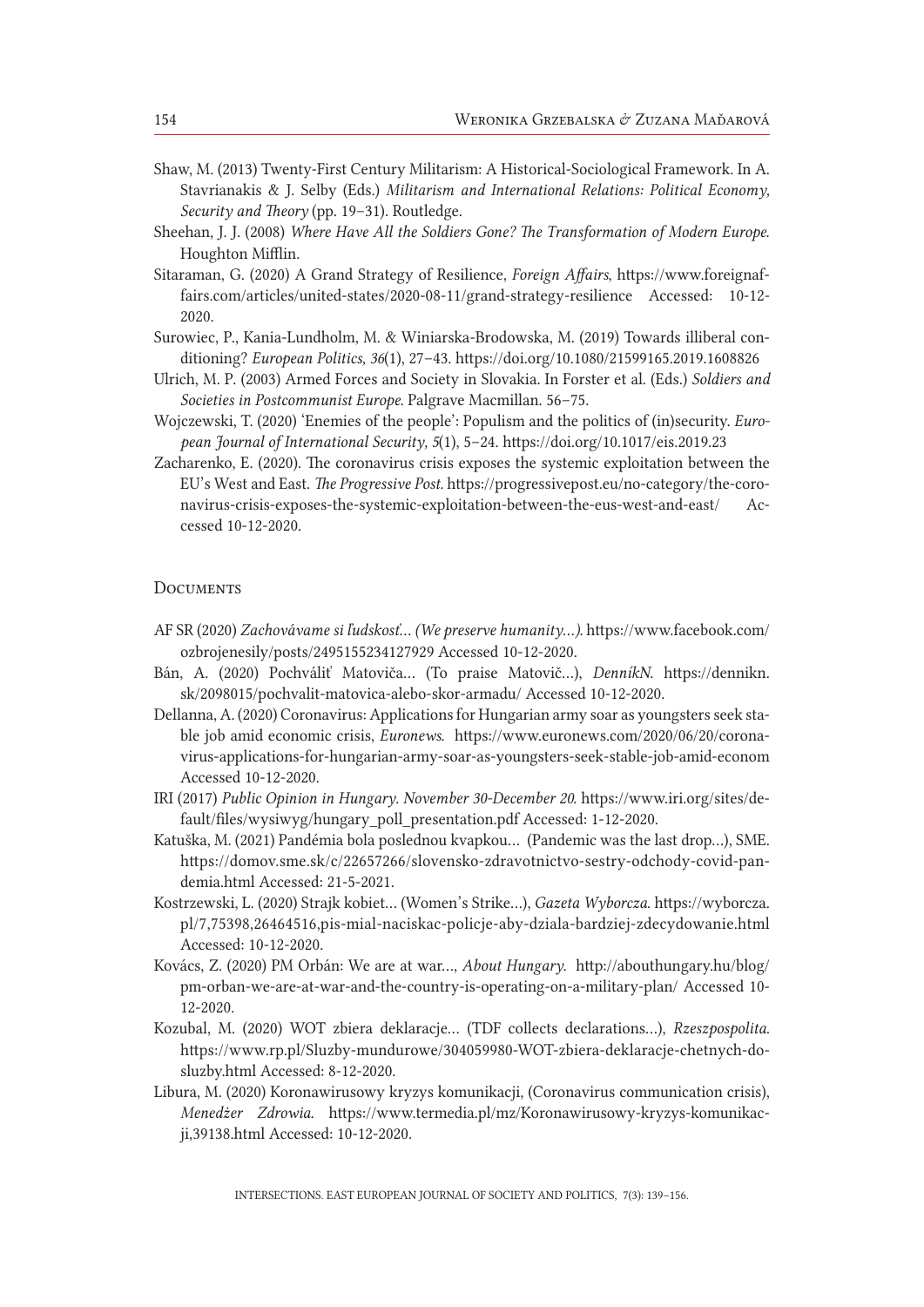- List generałów i admirałów w stanie spoczynku (Retired generals and admirals letter) (2020), *Rzeczpospolita*. https://www.rp.pl/Spor-o-aborcje/201109967-List-generalow-i-admiralow-w-stanie-spoczynku-Moze-dojsc-do-uzycia-sily-i-niepotrzebnych-ofiar.html Accessed: 10-12-2020.
- MH HFKP (2020) Tartalékos katonák is segítenek a járványügyi helyzetben, *Honvedelem.hu*. https://honvedelem.hu/hirek/hazai-hirek/tartalekos-katonak-is-segitenek-a-jarvanyugyi-helyzetben.html Accessed 10-12-2020.
- MOSR (2020) *Credibility of SVK Armed Forces remains…*. https://www.mosr.sk/48620-en/doveryhodnost-ozbrojenych-sil-sr-je-stabilne-nad-urovnou-70-potvrdili-to-aj-aktualne-vysledky-vyskumu-verejnej-mienky/ Accessed 10-12-2020.
- MOSR (2021) *Záujem o vstup do ozbrojených síl*… *(Interest in joining the Armed Forces…)*. https:// www.facebook.com/mosr.sk/posts/4399629563404087 Accessed: 21-5-2021.
- MON (2020a) *Blisko 20 tys. żołnierzy zaangażowanych… (Nearly 20 thousand soldiers involved…)*. https://www.gov.pl/web/obrona-narodowa/blisko-20-tys-zolnierzy-zaangazowanych-w-walke-z-koronawirusem Accessed: 1-12-2020.
- MON (2020b) *Polacy pozytywnie…* (Poles are positive…). https://www.gov.pl/web/obrona-narodowa/polacy-pozytywnie-o-zaangazowaniu-wojska-polskiego-w-walke-z-koronawirusem Accessed: 1-12-2020.
- Mrva, T. (2020) 'Let's go to battle', *Reuters.* https://br.reuters.com/article/us-health-coronavirus-slovakia-oath-mask-idUSKBN2180K6 Accessed: 10-12-2020.
- MTI (2020a) Coronavirus: Army Aims to Play Key Role in Job Creation, says Minister, *Hungary Today*. https://hungarytoday.hu/hungary-army-jobs-volunteers/ Accessed: 10-12-2020.
- MTI (2020b) Coronavirus: 51 Hospitals under Military Command, *Hungary Today*. https:// hungarytoday.hu/coronavirus-hungary-hospitals-military-command/ Accessed 10-12- 2020.
- MTI (2020c) *Operatív törzs…* (Operational tribe). https://koronavirus.gov.hu/cikkek/operativ-torzs-katonak-az-orszag-mukodokepessegenek-az-emberek-biztonsaganak-megorzeset Accessed: 10-12-2020.
- MTI (2020d) 2021 Defence Spending to Reach 1.66% of GDP, *Hungary Today*. https:// hungarytoday.hu/nato-hungary-defence-spending-rise/ Accessed: 10-12-2020.
- Nowosielska, K. (2020) Ministerstwo zakazuje lekarzom… (The Ministry prohibits doctors…), *Prawo*,https://www.prawo.pl/zdrowie/zakaz-publicznego-wypowiadania-sie-lekarzy-na-temat-epidemi,499036.html Accessed 10-12-2020.
- Nycz, M. (2020) Szumowski o koronawirusie… (Szumowski about the coronavirus…), *RMF24*. https://www.rmf24.pl/raporty/raport-koronawirus-z-chin/polska/news-szumowski-o-koronawirusie-mysle-ze-zachoruje-10-20-proc-spol,nId,4388519 Accessed 10-12-2020.
- OECD (2019) *Health spending*. https://data.oecd.org/healthres/health-spending.htm#indicator-chart Accessed 10-12-2020.
- Orbán, V. (2020) Together we will succeed again. https://fidesz.hu/int/news/together-we-willsucceed-again Accessed 10-12-2020.
- PAP (2020) *Morawiecki: pandemia koronawirusa to kryzys...* (*Morawiecki: the coronavirus pandemic is a crisis*…). https://www.pap.pl/aktualnosci/news%2C654989%2Cpremier-politycy-opozycji-zamiast-dbac-o-spokoj-i-pomagac-rzucali-piach-w Accessed: 20-11-2020.
- Pietrzak, M. (2020a) *Summary of 'Resilient Spring'….* https://media.terytorialsi.wp.mil.pl/informacje/503046/summary-of-resilient-spring-an-anti-crisis-operation-held-by-the-polish-territorial-defence-forces Accessed 1-12-2020.